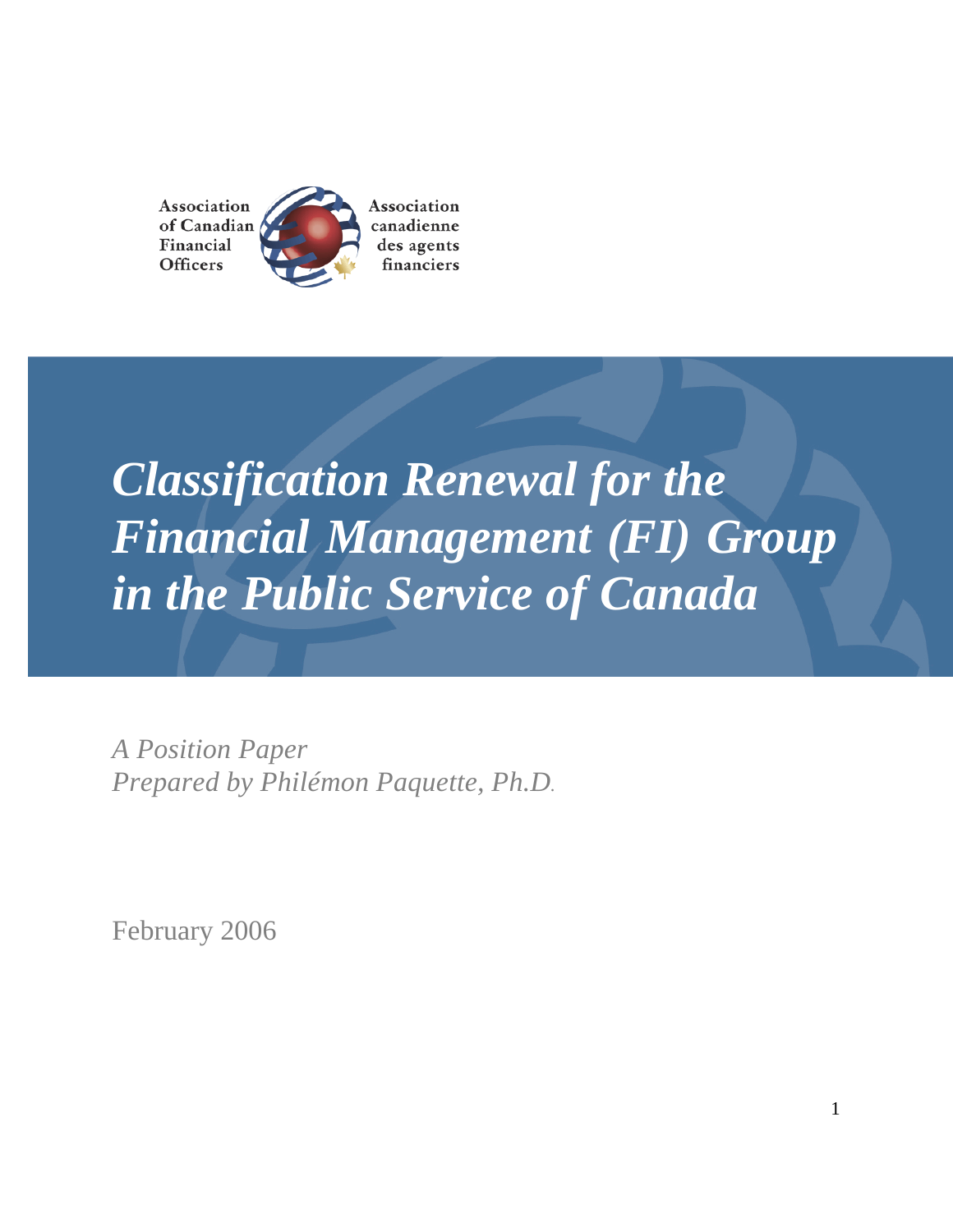

# **Table of Contents**

| I. On the definition of what is a financial activity according to the FI Classification Standard 21 |  |
|-----------------------------------------------------------------------------------------------------|--|
|                                                                                                     |  |
|                                                                                                     |  |
|                                                                                                     |  |
|                                                                                                     |  |
| VI. On OCG taking charge of management of the Financial Management community 25                     |  |
|                                                                                                     |  |
|                                                                                                     |  |
|                                                                                                     |  |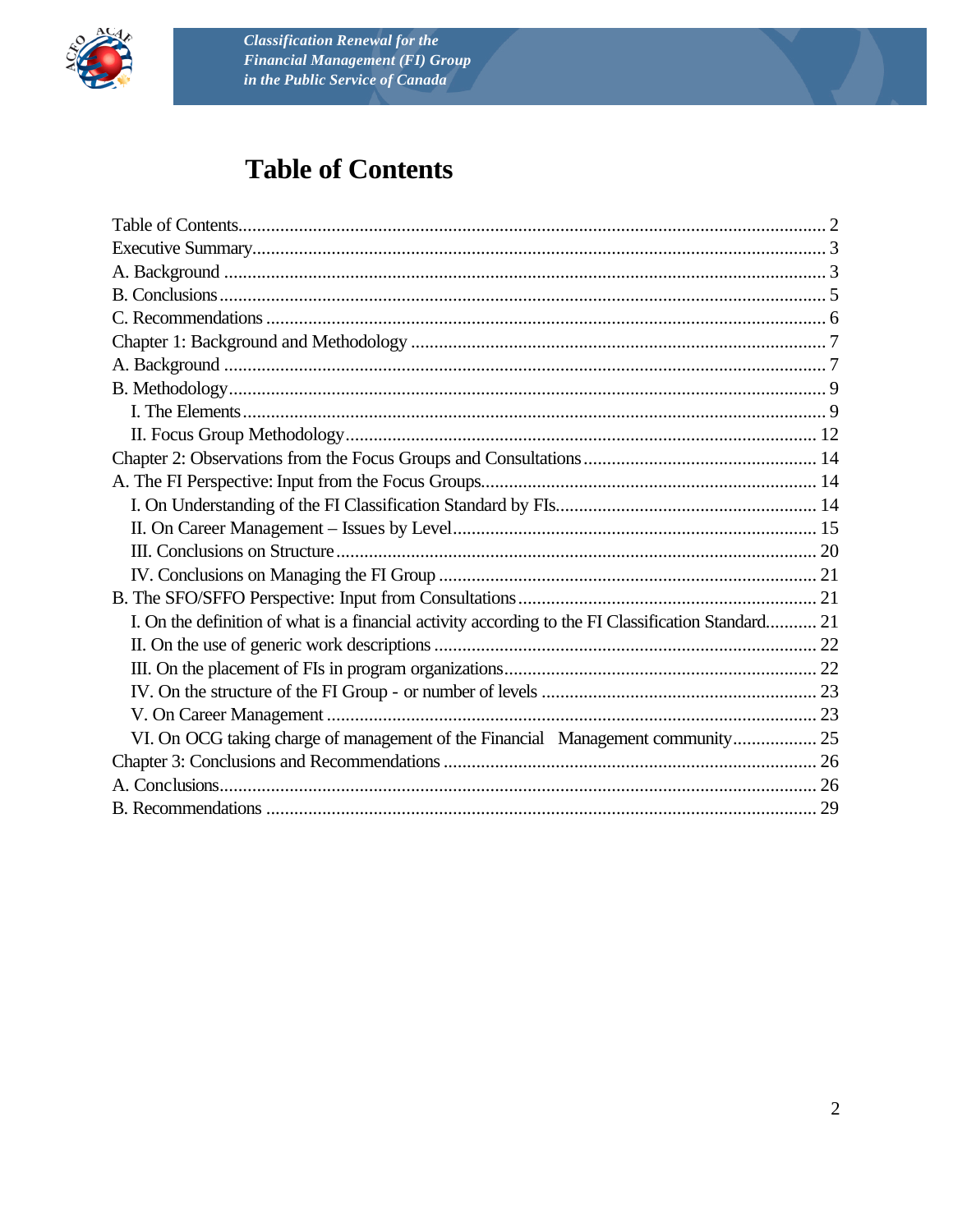

# **Executive Summary**

# **A. Background**

In the fall of 2005, as the report of the Gomery Commission was in development, the Board of Directors of the Association of Canadian Financial Officers (ACFO) sought to develop a position paper on what changes to the Financial Management (FI) Group Classification Standard might be appropriate to accomplish two goals:

- **1. To address the need for better financial management in the Public Service of Canada; and**
- **2. To address the needs of the members of the FI group for improved career structuring and development in order to improve the delivery of financial management services.**

#### **History**

ACFO had been seeking renewal of the FI Group Classification Standard since the late 1990s and had achieved some success in the development of a reference document on the writing and classification of FI positions under the Universal Classification Standard (UCS) in 1999, a reference document that incorporated many of the concepts of modern financial management brought in by the modern comptrollership initiatives. However, the abandonment of the UCS in May of 2002 left the FI Group and ACFO with a fifteen-year-old Classification Standard that no longer served its members or the Public Service of Canada.

A major study was funded by ACFO in the fall of 2002 to address the issues affecting the financial management community through its Classification Standard.

The major issues were that the 1987 Standard did not reflect current concepts of what constituted financial management and what the role of the modern accountant or financial manager was in an organization. Consequently, it did not accurately allocate financial management work to the FI Group. That report suggested that the Government of Canada had to decide which financial activities required sound financial credentials to carry them out, and which did not. It also suggested that the current four level structure of the FI Group did not serve the group or the Public Service well.

The 2002 ACFO study did not result in Treasury Board Classification initiating a project to renew the FI Standard. It did result in what became the Public Service Human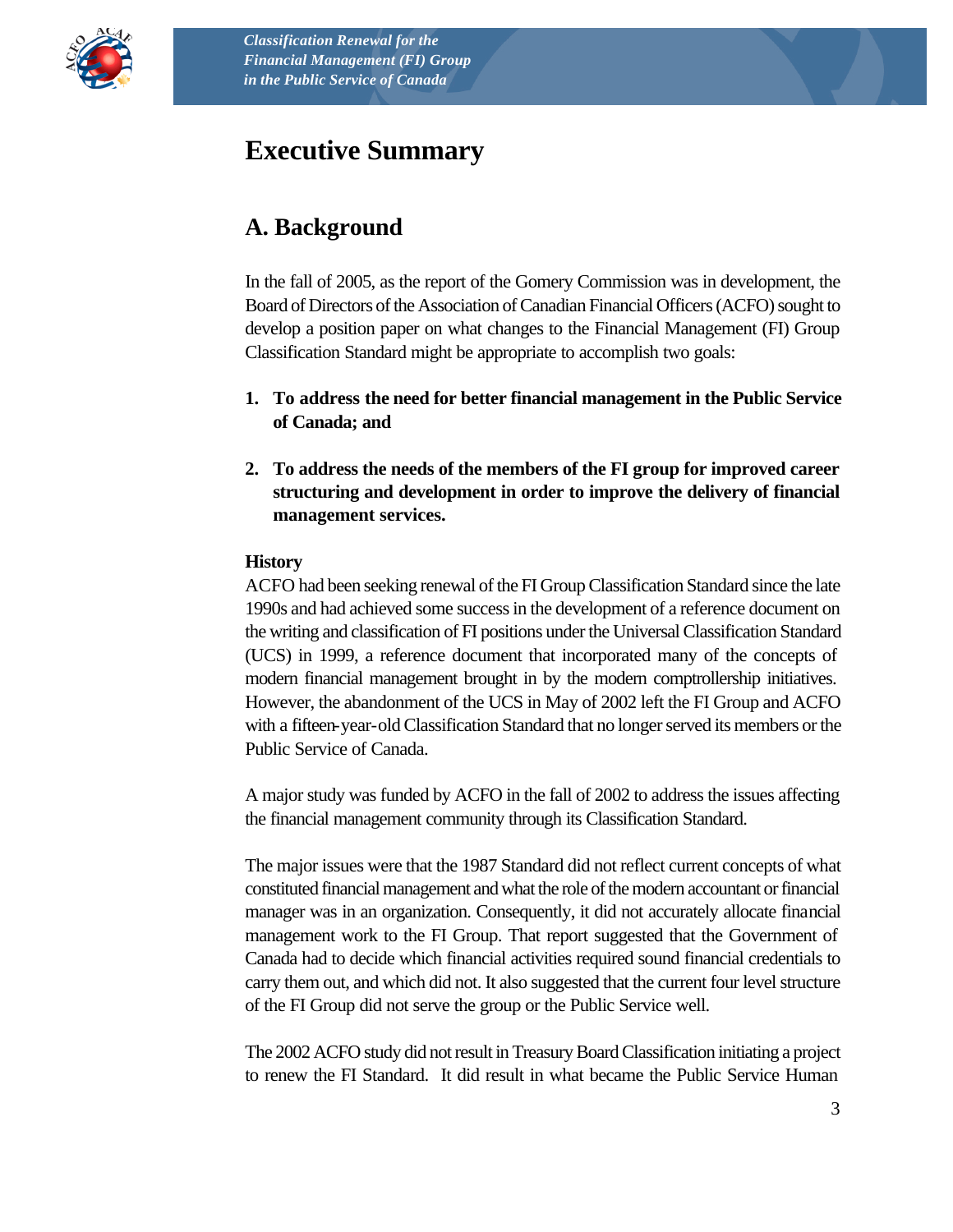

Resources Management Agency (PSHRMAC) launching an interdepartmental relativity study to determine if FI positions were being classified correctly across all departments. The result of that study was that 57% of the sample files were not adequate to classify them. The study also showed that few classification officers had sufficient knowledge of the 1987 FI Group Classification Standard to apply it properly. This led PSHRMAC to initiate a one-day refresher course on the application of the FI Group Classification Standard, but it did not lead to a renewal of the Standard itself.

With the problems in the financial management system raised by audit of the Sponsorship Program by the Auditor General of Canada, the subsequent appointment of a new Comptroller General of Canada, the appointment of the Commission of Inquiry into the Sponsorship Program and Advertising Activities, and the initiatives for improving the management of the finances of the Government of Canada announced by the new Comptroller General, the time was right for ACFO to revisit the question of renewal of the FI Group Classification Standard.

**Furthermore, and most importantly, the two previous times that the FI Group has been looked at, were under the Glascoe Commission in the 1960s, and under the Lambert Commission in the 1970s, so by late 2005 the time to make the case for classification renewal was appropriate.**

In the fall of 2005 a consultant was engaged, and a design for the development of a position paper was approved by the ACFO Board of Directors which would base this new classification renewal initiative on focus groups of FIs in Ottawa and in the Regions, on consultations (as had been done for the 2002 study) with Senior Financial Officers (two separate focus groups were held in December 2005 and January 2006), and on ACFO's experience with the application of the current Standard.

#### **Deficiencies in the effectiveness of the current FI Group Classification Standard**

It becomes clear from the above that current Standard is out of sync with work actually being done by FIs in the departments and agencies today. The Standard has stopped evolving some twenty years ago; since then, there has been a rapid evolution of financial management functions. Moreover, the 1987 Standard really reflects the work that was being done five to ten years before that. For example, the 1999 change in name from Financial Administrator to Financial Manager was a change in name only, and not integrated into the 1987 Standard, leading to current financial management roles and functions not necessarily being rated.

The current Standard is also not in compliance with the Canadian Human Rights Act for a number of reasons. For example, the current structure of four levels as defined by the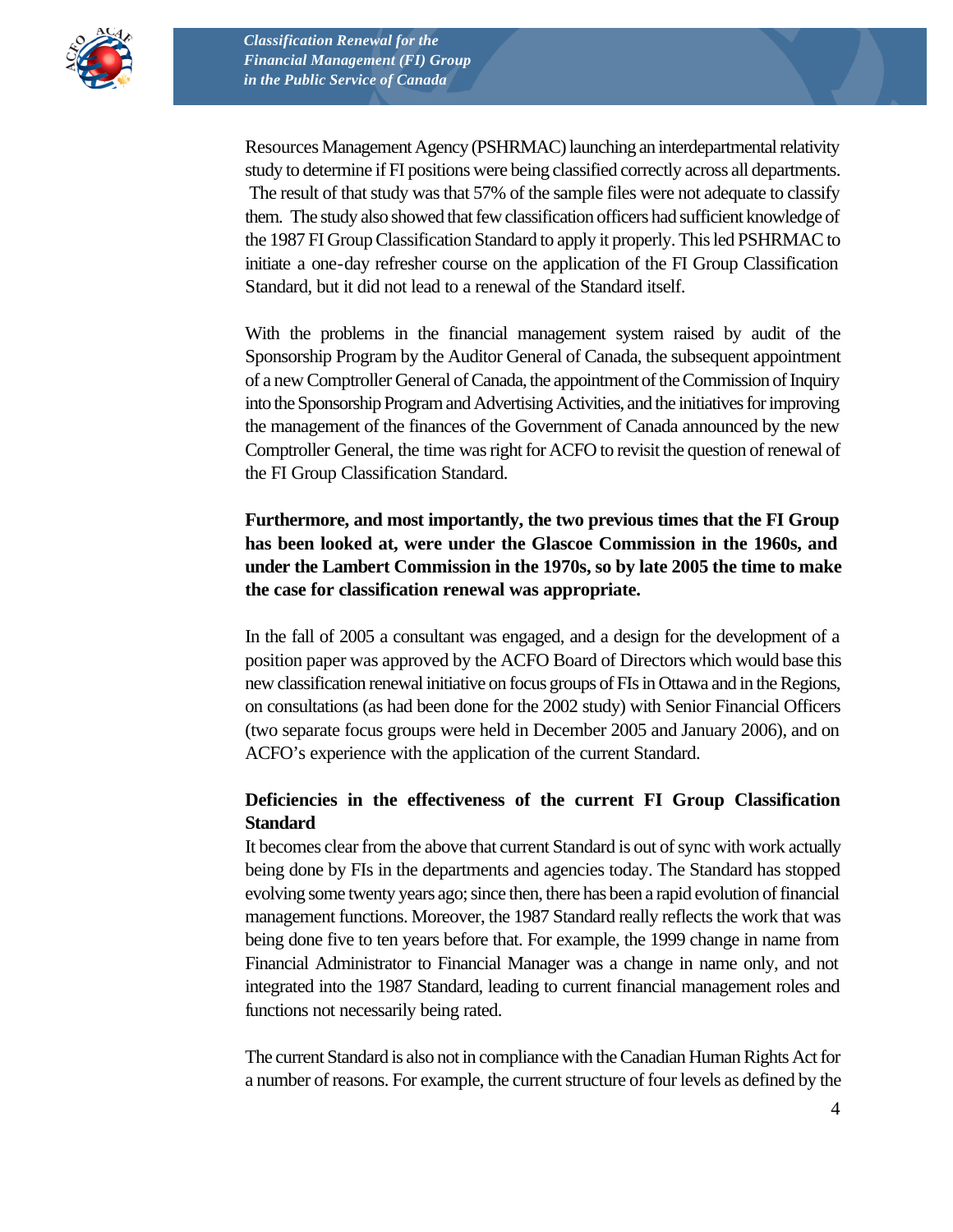

1987 Standard was never readjusted for the consequences of changes to the Management Category, now the Executive Group. It thus does not reflect a current assessment of the appropriate number of levels required to deliver modern financial management services. Also, increasing numbers of FIs must provide high level generalist or specialist financial advice as partners of line managers since the early 1990s, when operating budgets were introduced, but those services are not generally recognized.

Most importantly, the benchmarks (the so-called "nature of impact" evaluation factor) and their application in the use of the Standard are based almost exclusively on hierarchy rather than on skills, competency or effort, thus clearly violating the Canadian Human Rights Act.

From background research, focus groups with FIs and consultations with SFOs, it became clear that the current Standard does not support career management or development, nor does it provide a group structure that reflects financial management roles that support current client requirements.

### **B. Conclusions**

Based on the observations, but not necessarily consensus of ACFO members and SFOs/SFFOs consulted, as well as on associated research, the following conclusions were arrived at:

- **1. The current Standard does not permit accurate defining of accountability, specialization, or competencies as they are understood today and as currently required of specific positions to deliver sound financial management;**
- **2. The benchmarks for the current Standard and their applications are based almost exclusively on hierarchy rather than skills, competency or effort, thus violating the Canadian Human Rights Act; and**
- **3. The current Standard does not support career management/development, nor does it provide a group structure that supports current client requirements for financial management.**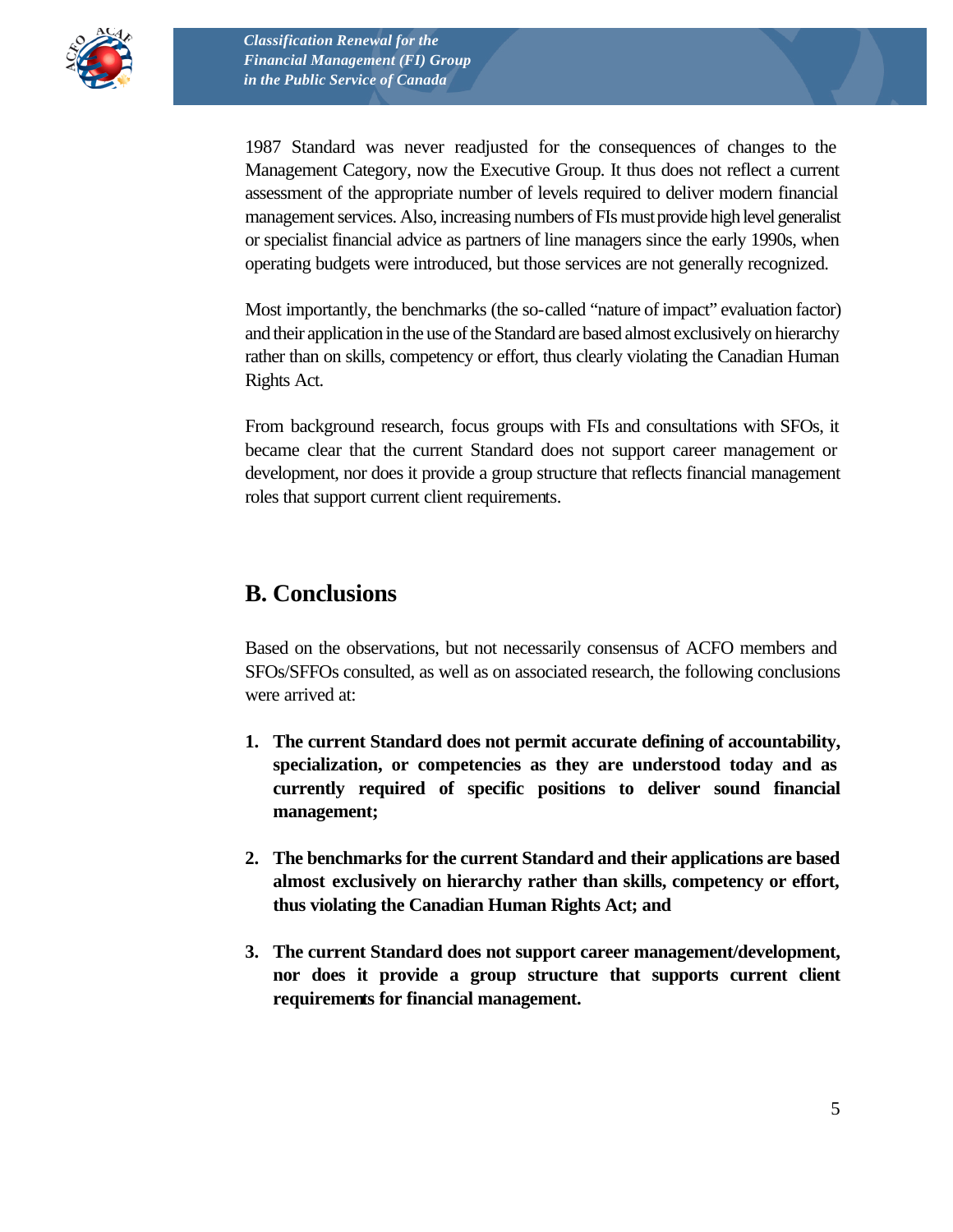

## **C. Recommendations**

Based on these conclusions, this position paper presents a total of three recommendations:

**Recommendation 1**: The Community HR Framework developed by PSHRMAC should be the framework used for the management of the FI Group.

**Recommendation 2:** The Office of the Comptroller General should assume leadership/responsibility for the management including classification of the FI Group as a corporate asset of the Federal Government, and the model suggested for the role of the OCG with respect to managing the FI Group should be either that of the former Comptroller of the Treasury (FI pre-1968) being responsible for the FI Group, or, as it is currently the case for the LA group, that of the Deputy Minister of Justice being responsible.

**Recommendation 3:** The OCG should take the lead on the revision of the FI Group Classification Standard and the structure of the FI Group. This should be undertaken as a co-development project of OCG, PSHRMAC and ACFO, and other departments and agencies as required.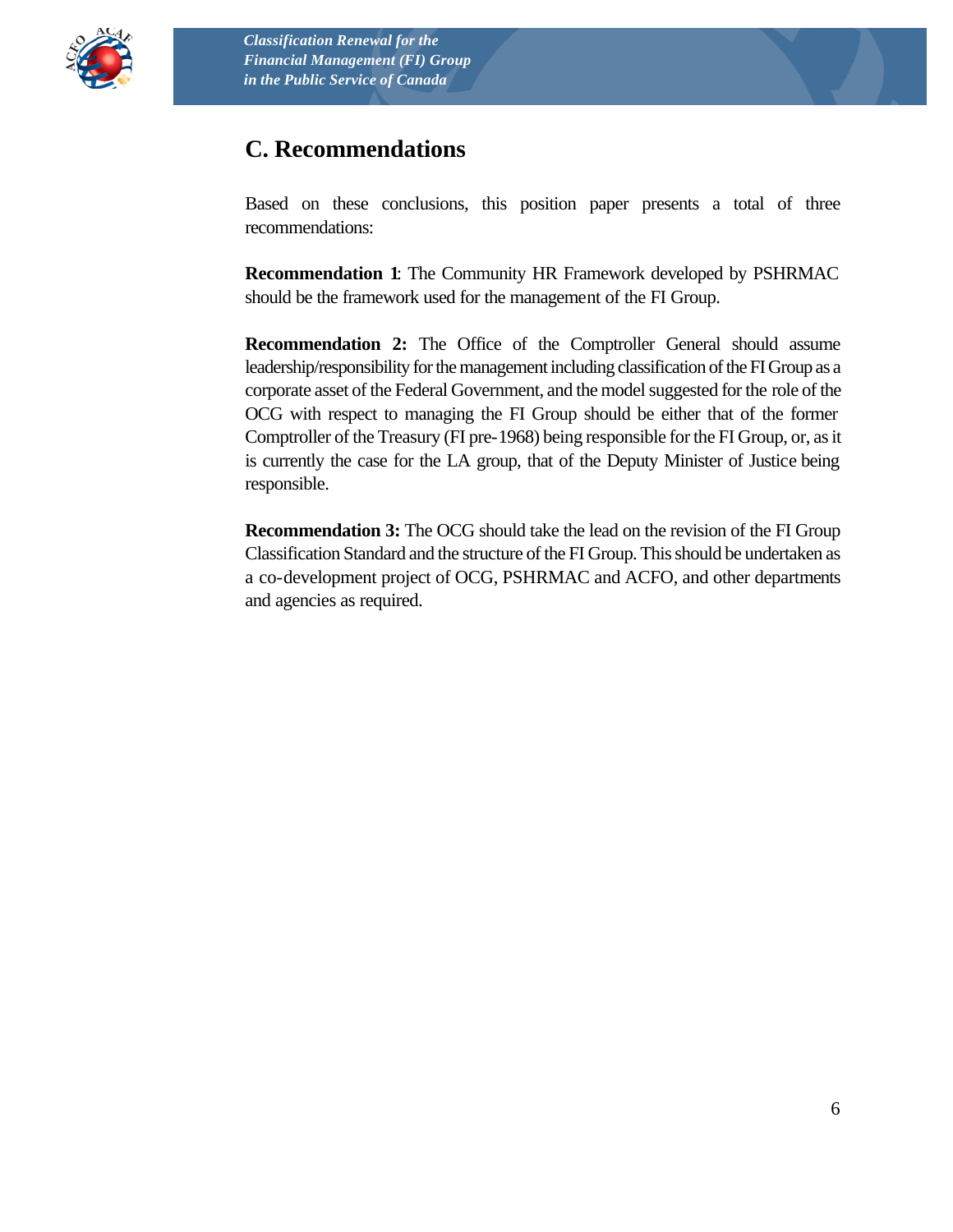

# **Chapter 1: Background and Methodology**

# **A. Background**

In the fall of 2005, the Board of Directors of the Association of Canadian Financial Officers (ACFO) engaged the services of Philémon Paquette, of Paquette Consulting, to develop a position paper on what changes to the Financial Management (FI) Group Classification Standard might be appropriate to:

- 1. Address the need for better financial management in the Public Service of Canada; and
- 2. Address the needs of the members of the FI group for improved career structuring and development to improve the delivery of financial management services.

There are several reasons for developing this position paper at this time:

- 1. The plan to replace the outdated (1987) FI Group Classification Standard by a universal Classification Standard (UJEP and then UCS) was abandoned by Treasury Board in 2002;
- 2. As a consequence of the abandonment of the UCS in 2002, the 1999 ACFO-TBS Reference Document providing guidance to members and to classification officers on writing and evaluating FI work descriptions in the UCS format – incorporating many of the concepts of the modern comptrollership initiatives that now form financial management – was no longer applicable;
- 3. The 2002 ACFO proposal to TBS Classification for FI Classification Reform, while presented in December of 2002, had not led to a revision to the FI Classification Standard owing to the higher priority given to the ES, FS, and PA groups. However, it did lead to a relativity study being undertaken by what was now PSHRMAC;
- 4. PSHRMAC implemented an Interdepartmental Relativity Study of the FI Community in 2003-2004. However, the study was aborted when the review found that 57% of the sample of 400 work descriptions was incomplete and not classifiable based on file contents. At the same time, it was found that most classification officers did not know enough about the application of the FI Standard to properly classify FI positions;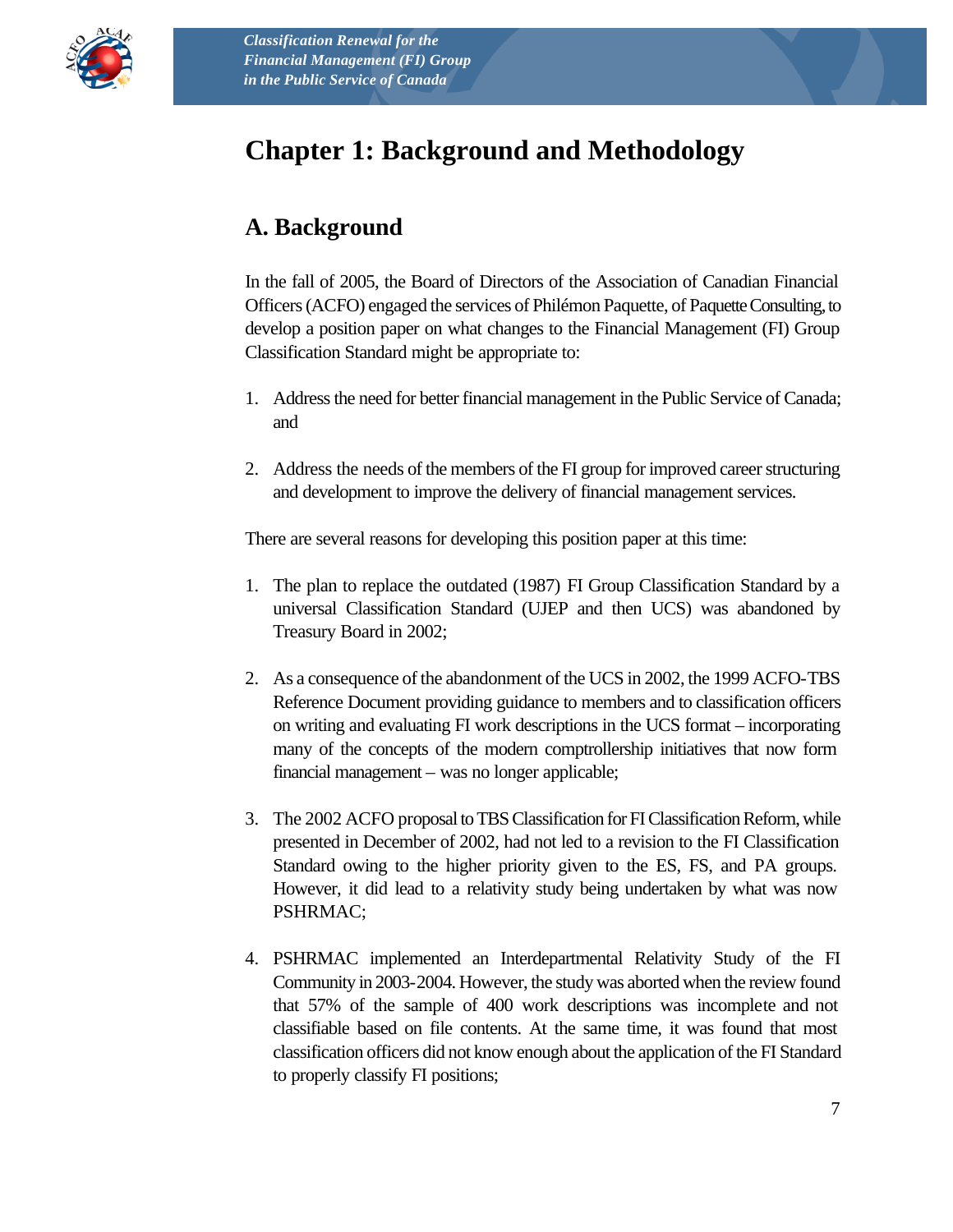

- 5. PSHRMAC developed a one-day training session in consultation with ACFO to update Classification Officers on the FI Classification Standard, in the summer of 2004, with the first copy of it being delivered in the fall of 2004. However, it was recognized by ACFO at the time that one-day training on the use of the Standard would not provide the depth of knowledge of modern financial management to apply this Standard adequately. At one of the training sessions, Dr. Paquette participated as an observer for ACFO to determine if the changes proposed by ACFO had been incorporated, and to provide observations on the delivery of the training. At that session, of the 24 classification officers participating – each responsible for classifying FI positions in their departments or agencies – only one had classified an FI position, and that had been ten years prior to the date of this training;
- 6. In 2004, the Chief Information Officer Branch of Treasury Board launched the application of the HR Framework developed by PSHRMAC to the IT Community through its IT Community Development Group, and presented its concepts to the HR Council of the Public Service. The HR Council endorsed the application of the HR Framework, and thought it should be applied to all the common services groups, including the CS, PE, FI, and IS groups. This recommendation was implemented;
- 7. The release of the Report of the Auditor General in November of 2003, and its observations on the (in-)adequacy of financial controls as a result of the Sponsorship Program, brought greater focus on the financial management system;
- 8. The appointment of a new full time Comptroller General of Canada in June of 2004 was a step taken to address the concerns of the Auditor General. The ACFO had on many occasions made this recommendation and was pleased to see that the OCG was re-instated. While it was a high profile start to demonstrate that something was being done to improve financial management, it showed no guarantees that the deficiencies in the FI Standard or the poor application of the Standard would be addressed;
- 9. The newly appointed Comptroller General created a new Capacity Building and Community Development Sector to carry out the OCG's mandate for the development of the financial management and internal audit communities, and then launched initiatives on internal audit and the training of SFOs 2004-2005; and
- 10. Finally, the initiation in 2004 of the Commission of Inquiry into the Sponsorship Program and Advertising Activities (The Gomery Commission) brought to light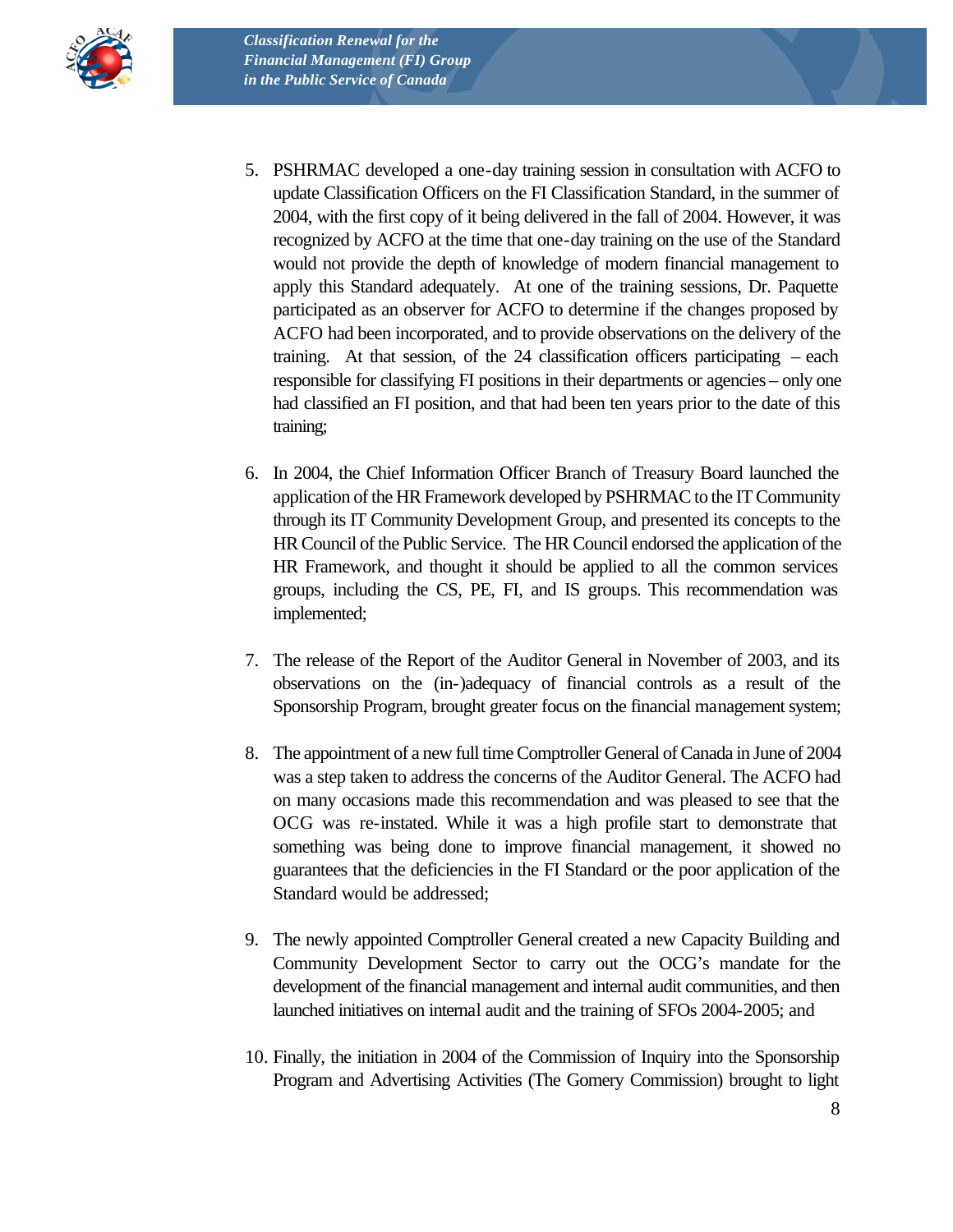

 $\overline{a}$ 

inadequacies in the financial management system in the Public Service which reflected, rightly or wrongly, on the FI Group. This presented an opportunity for reform of the financial management system of which the FI Group is a core element, and therefore presented the opportunity to finally achieve the objective of bringing the FI Group Classification Standard up to date.

**Furthermore, and most importantly, the two previous times that the FI Group has been looked at, were under the Glascoe Commission in the 1960s, and under the Lambert Commission in the 1970s, so by late 2005 the time to make the case for classification renewal was appropriate.**

# **B. Methodology**

### *I. The Elements*

The concept for this position paper was that it should be influenced by the perspective of the members of the FI group, supplemented by related research, and consultation with a select group of senior financial officers (SFOs) in order to incorporate a management perspective and to identify any differences in perspective. Consequently the development of this position paper was based on an eleven-element process:

- 1. A review was carried out of ACFO case files handled over the period 2001-2005 regarding classification and staff relations issues raised by members.
- 2. A review was carried out for continued relevancy of the 2002 research underlying the ACFO study on the Financial Management Community<sup>1</sup> and the need for classification reform.
- 3. Based on these two reviews, a series of talking points/questions were developed to serve as a basis for consulting with members of the FI Group to identify key issues with respect to how the current FI Classification Standard served the members of the FI Group in delivering sound financial management services to the Public Service. These talking points/questions were as follows:
	- a. How does the current four level FI structure support sound financial

<sup>1</sup> *Classification Reform for the Financial Administration (FI) Group in the Public Service of Canada.* (Ottawa, ACFO-ACAF). December 2002, 74 pp.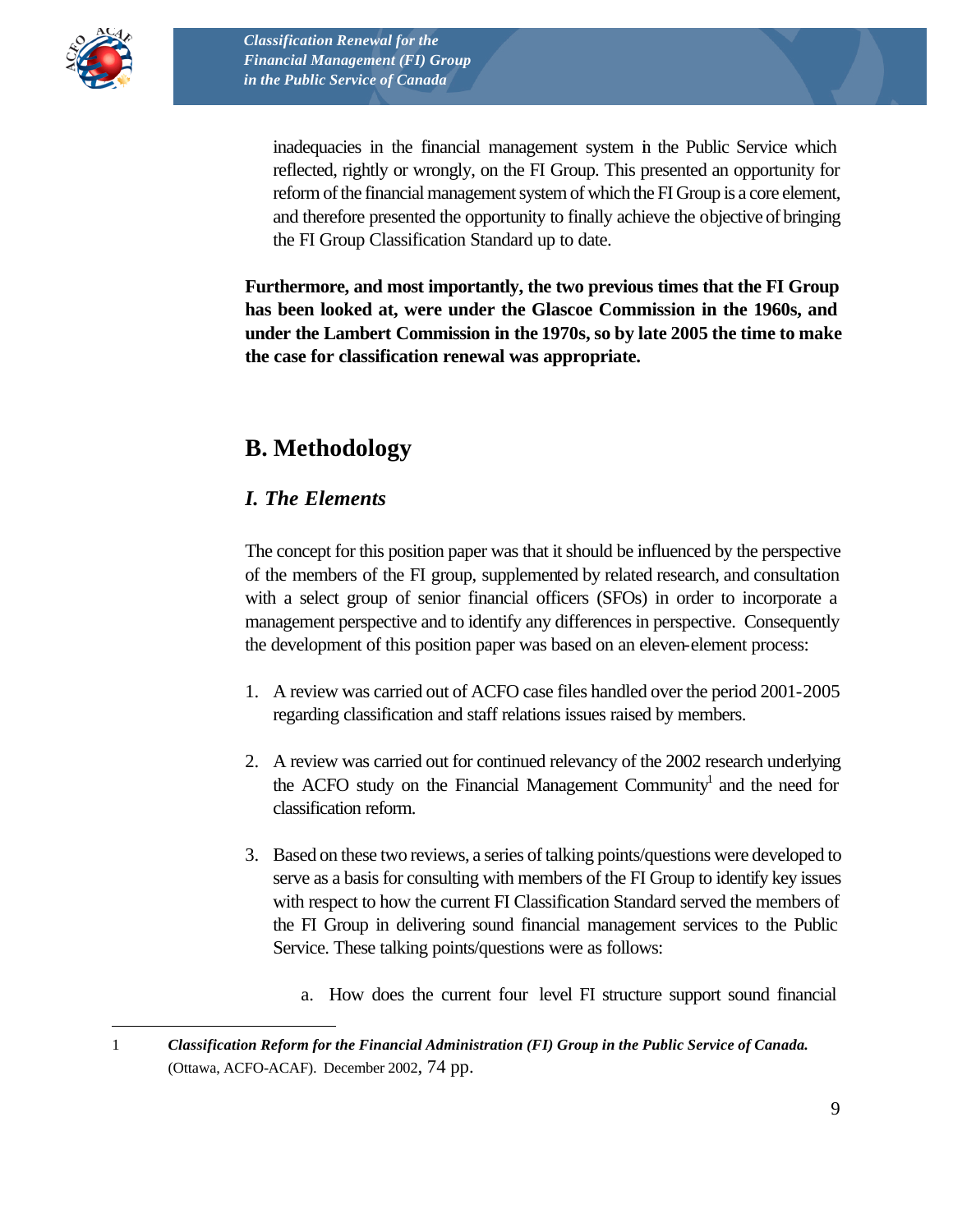

management in the Public Service, and if participants were to change the number of levels, how many levels should there be, and why?

- b. How long do participants believe an individual should be serving at each of the levels to have mastered that level and be ready for promotion to the next level?
- c. On activities:
	- i. How many activities as defined in the current FI Standard are participants active in?
	- ii. How many activities outside of those defined in the FI Standard are participants active in (e.g. modern comptrollership activities such as risk management)?
	- iii. What financial management activities not mentioned in the FI Standard should be added as full activities?
- d. What are the views on career development and advancement at their respective levels (and regional location)?
- e. On influence of participants at their level:
	- i. Who asks them for advice, and to whom do they provide advice?
	- ii. What kind of advice is requested?
- f. How has the work of participants changed over the past few years?
	- i. Has it become more or less transaction oriented?
	- ii. Have they been more or less working in partnership with line managers?
- g. On career management do they see themselves part of the financial management team of a department primarily, or as a part of the financial management team of the federal government as a corporate entity serving a particular department?
- h. What changes would participants like to see implemented to assist them to be more effective in their jobs in terms of:
	- i. Classification?
	- ii. Development of assignments or training?
	- iii. Career management?
- 4. Four focus groups were held in Ottawa on October 25 and 26, 2005: one for each of the FI-01, FI-02, FI-03, and FI-04 levels. Two focus groups were held outside of Ottawa, to get a perspective on the issues that arise specific to regional FIs. One focus group was held in Moncton, New Brunswick on November 2nd, and one was held in Edmonton, Alberta on November 7, 2005. Each focus group was composed of eight to ten individuals who are employed by the Public Service as financial officers, and who are members of ACFO. The participants were randomly selected. It should also be noted that all focus groups were held after normal working days in the evenings and that participants were not remunerated in any way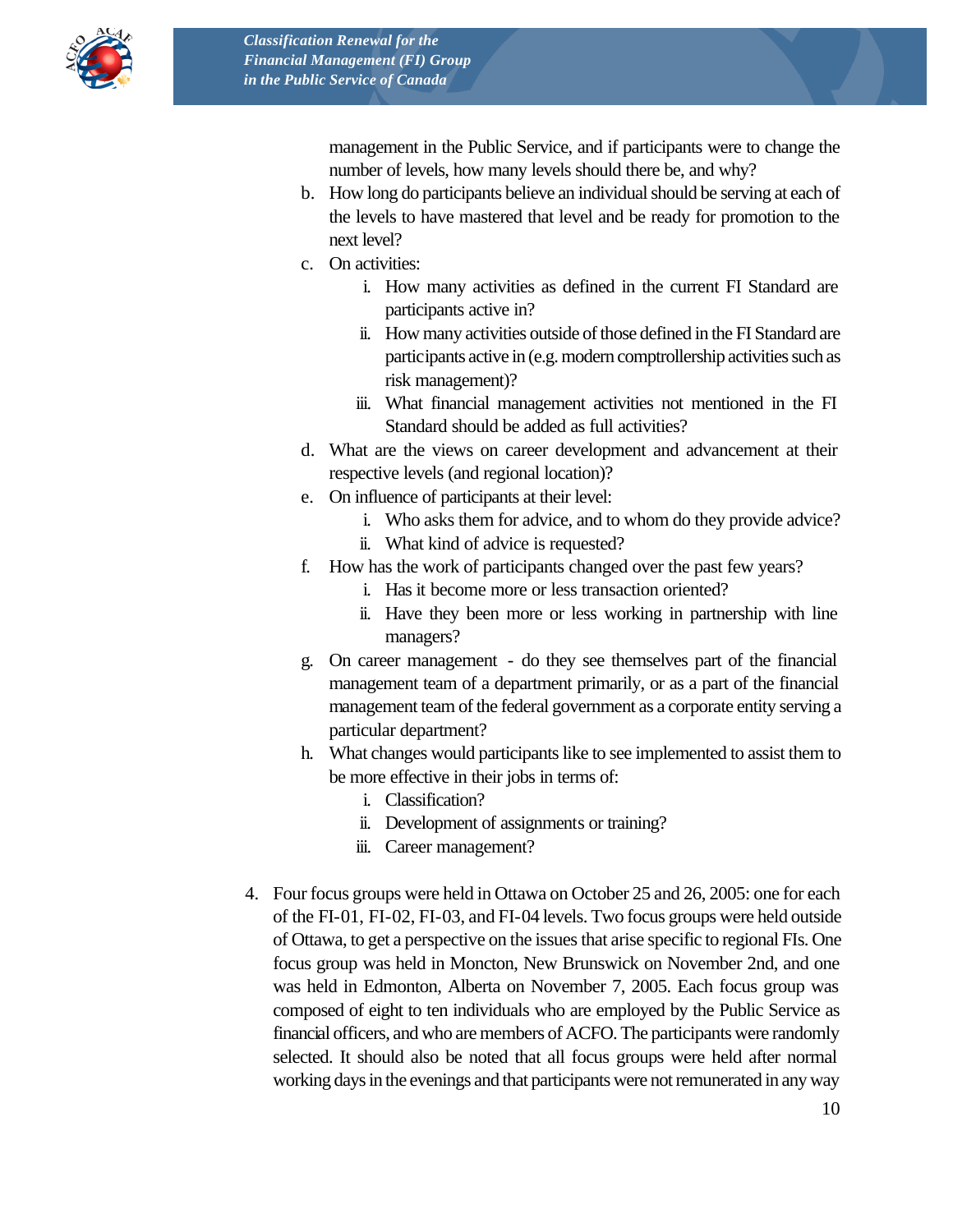

 $\overline{a}$ 

for their work. This level of commitment is a good indicator that there is an interest in addressing some of the issues affecting financial management in the Public Service, and affecting the careers of financial managers.

- 5. Consultations were carried out with classification specialists involved in the development of the current 1987 Classification Standard for the FI Group, and with other practicing FIs who were unable to attend the focus groups.
- 6. Consultations were carried out with classification specialists involved in linking the role of the financial management specialist (i.e. the FI) with steps to improve financial management in the Public Service being considered by the Gomery Commission. This in turn led to further discussions:
	- a. a review of the Glascoe Commission on the Comptroller of the Treasury, its mandate and structure<sup>2</sup>;
	- b. a review of the 1966 FI Classification Standard developed as a result of Glascoe<sup>3</sup>;
	- c. a review of the Lambert Commission<sup>4</sup> and the ensuing establishment of a new set of benchmark work descriptions for FIs in 1982<sup>5</sup>;
	- d. a review of the conversion of the1982 FI positions to accommodate the new Management Category at that time; and
	- e. a review of the logic for the establishment of the 1987 Classification Standard for the FI Group which complemented the review of the renaming of the FI Group in 1999 addressed in the 2002 ACFO study.<sup>6</sup>
- 7. A set of preliminary observations and proposals was developed in the form of a draft presentation to the Office of the Comptroller General to serve as the basis for consultations with currently serving senior financial officers, selected based on whether they had been involved in the 2002 study and/or on the size of their department as an employer of FIs.
- 8. The preliminary observations and proposals were presented to a group of what was

<sup>2</sup> *Royal Commission on Government Organization*, 1962, Volume 1, Financial Management, pp. 134-137

<sup>3</sup> *Classification Standard, Financial Administration Group*. (Ottawa, Treasury Board), May 1966, 74 pp. (English version only).

<sup>4</sup> *Royal Commission on Financial Management and Accountability,* **Final Report.** (Ottawa, Minister of Supply and Services), 1979. 586 pp. On the financial managers as such see pp. 233-246 in particular.

<sup>5</sup> *Financial Administration Group, Final draft of new/revised Benchmarks subject to approval by Ministers of the Treasury Board*, (Ottawa, Treasury Board) February 4, 1982, 116 pp.

<sup>6</sup> It should be noted that the *2004 Report of the Auditor General of Canada*, Chapter 7 was also consulted, in particular para's 7.37 to 7.60 on Managing Money where a history of the role of the Department of Finance, Treasury Board, and the different configurations of a Comptroller General are reviewed.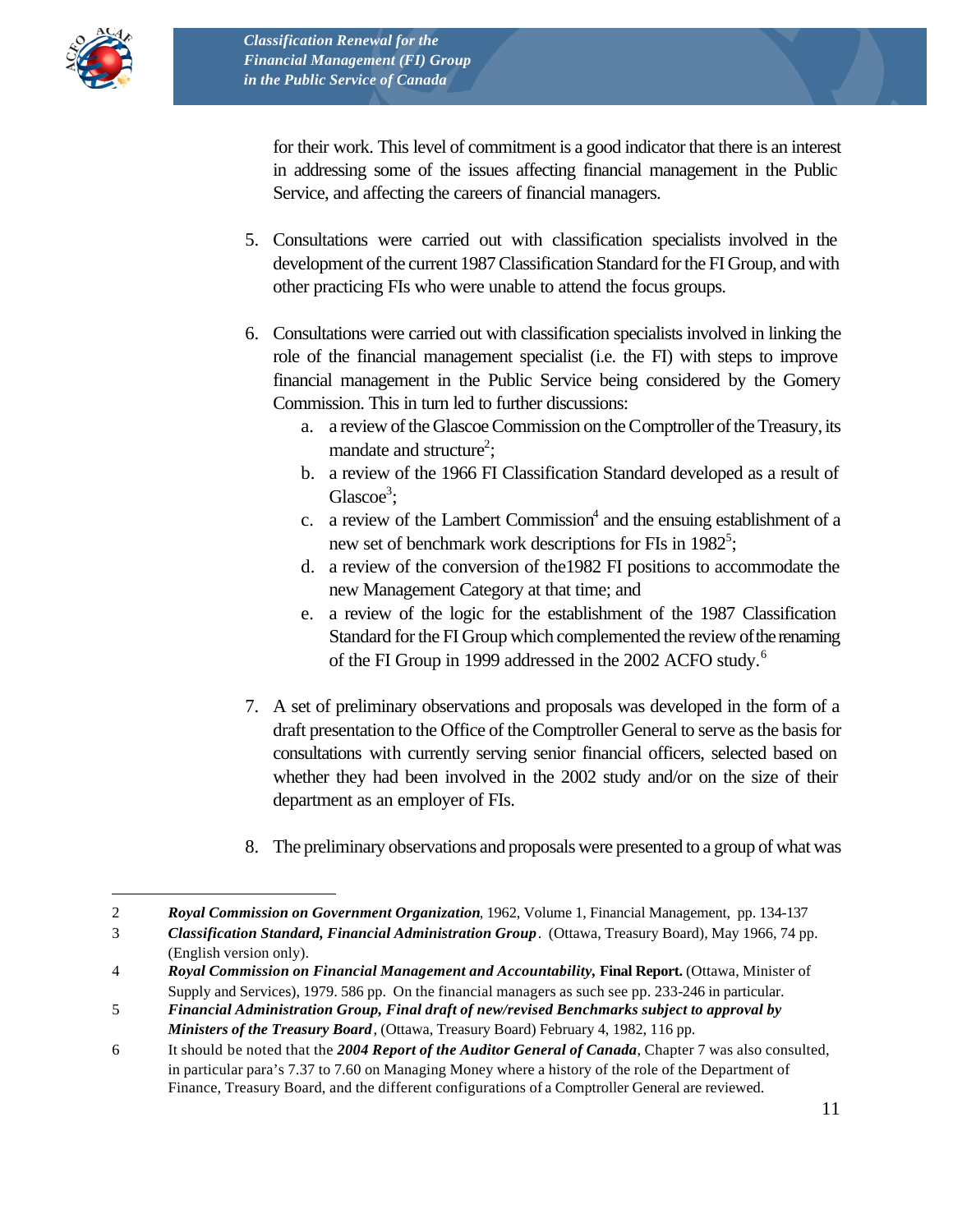

to be five senior financial officers on December 15, 2005, but owing to last minute cancellations this group of participants was limited to only three participants (2 SFFOs and a representative from the OCG). Therefore a second consultation session was set up for January 4, 2006 to broaden the consultations.

- 9. The preliminary observations and proposals, which included insights gained from the December 15 consultation were presented to the ACFO Board of Directors on December 16 to obtain their feedback and guidance.
- 10. The second presentation of preliminary observations and proposals to a group of five SFOs took place on January 4, 2006.
- 11. A presentation of the final findings was developed for the consideration of the ACFO Board of Directors, which took place on January 12, 2006. This lead to the restructuring of the observations and proposals into a short presentation for the OCG, as well as this position paper documenting the observations, methodology, and references.

#### *II. Focus Group Methodology*

The participants, chosen at random to attend the focus groups, were provided with a background piece, which provided some explanation about why this research was being undertaken, and why now. More specifically, this introductory background provided the following information:

- 1. A review of the Human Resources Framework developed by the Public Service Human Resources Agency, and applied by the Organizational Readiness Office of the Chief Information Officer Branch of Treasury Board for the IT Community. It explained how this was seen by the Human Resources Council as a good model for the management of community groups such as the FI and PE, as well as for the CS, and how classification is a key to the HR Framework actually being able to work;
- 2. A review of the fact that the current Classification Standard was developed in the mid-1980s and published in 1987 - eighteen to twenty years ago - and the question whether this reflects the current work being done;
- 3. A review of the fact that the 1987 FI Group Classification Standard was designed to reflect the work of financial administrators; and that while the group definition was changed in 1999 to be "financial managers," there were no changes to the content of the Classification Standard to reflect that change in nomenclature;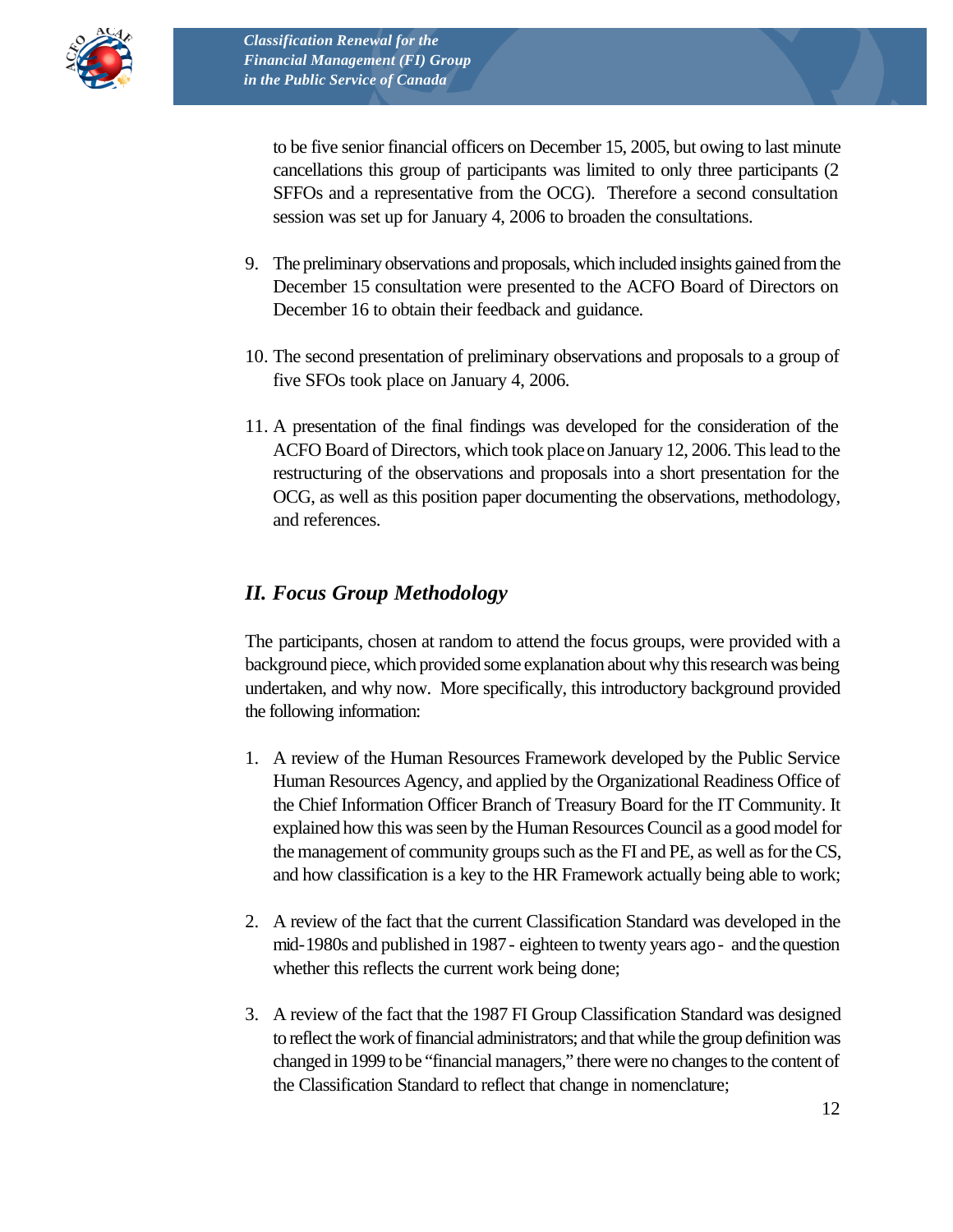

- 4. A review of the attempt by ACFO in 2002 to bring the classification issues of the financial management community in addressing the new requirements of modern comptrollership to the attention of Treasury Board classification authorities; and that the result of that was the commitment by TB to carry out an interdepartmental relativity study of FI positions - which was done in 2003;
- 5. A review of the observations of the so-called "relativity study" which, while officially completed, was not a relativity study since 57% of the sample work descriptions lacked sufficient data to have classified the positions;
- 6. A review of the structure of the group prior to the 1987 Standard, where the FI group had six levels (as did the Audit Group (AU)), and the top FI position (FI-06) had been the equivalent of an SX, but became the equivalent of the SM when the SX group was converted to the management category (SM and EX);
- 7. A review of the fact that in the 1999 reference document developed jointly by ACFO and Treasury Board, a number of the concepts of what constitutes modern comptrollership were built into guidance on how to write UCS work descriptions for FIs; and while these concepts may be in FI work descriptions, these concepts are not recognized under the current FI Group Classification Standard;
- 8. A review of what constitutes a "financial activity" as defined in the FI Group Classification Standard and how this determines the worth of work;
- 9. A review of what constitutes the "ultimate decision maker" as defined in the FI Group Classification Standard and how this determines the worth of work;
- 10. A review of the (lack of) familiarity of most classification officers with either the work of a financial manager or the technical nature of the FI Group Classification Standard; and the consequent difficulties in classifying FI work descriptions; and
- 11. Finally, a review of why now is the time to approach the new Comptroller General on revising the FI Group Classification Standard as an initiative to improve financial management in the Public Service.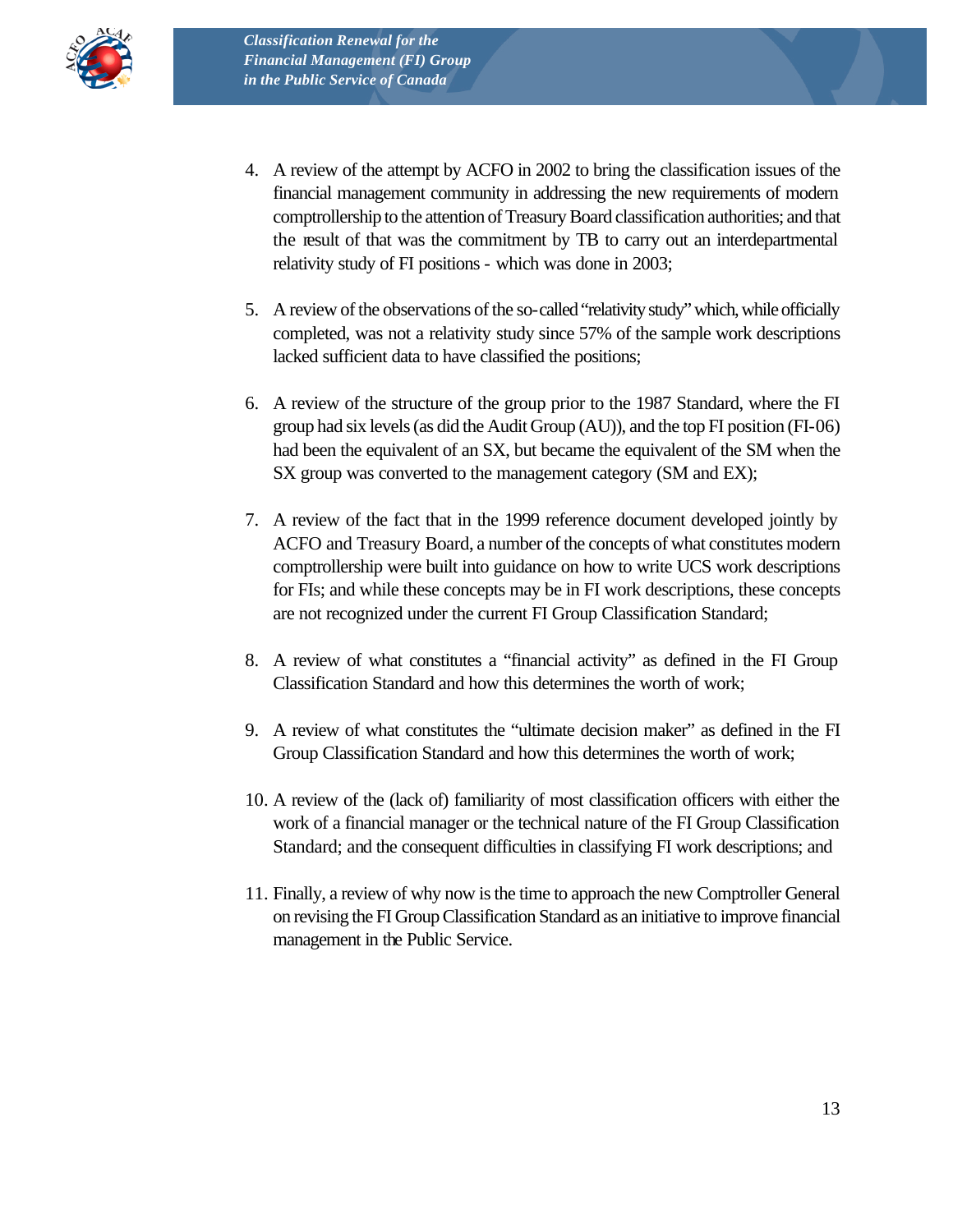

# **Chapter 2: Observations from the Focus Groups and Consultations**

# **A. The FI Perspective: Input from the Focus Groups**

### *I. On Understanding of the FI Classification Standard by FIs*

One of the most striking observations was the fact that of the sixty people who took part in the focus groups, few were familiar with the concepts that measured the worth of their work. Specifically, most people did not know:

- 1. That "financial activity" had a specific meaning as defined in the Classification Standard, and only that meaning could be used to classify work descriptions; and
- 2. That while they have been providing advice and recommendations to managers, they were not aware of what constituted an "ultimate decision maker", nor were they aware of the requirement to have their work descriptions reflect their actual reporting relationship or that their advice and recommendations would not be considered in the evaluation of their work. This is in accordance with Note 4 of the Standard.

When employees were made aware of how the definition of "financial activity" framed the way in which their subject matter expertise would be evaluated, there was a nearuniversal response that the list of what constituted a financial activity had to be expanded to incorporate the current concepts that together constituted financial management as it is understood today. Numerous examples were given of instances in which a specialized activity was not recognized, including, but not limited to: risk assessment and management, performance measurement, the integration of financial and non-financial data, and business planning.

In fact, participants raised the point that a large number of activities for which they are supposed to be responsible, are being assigned to other Classification, in particular the AS (financial transactions, business planning) and ES (performance measurement, risk measurement) groups.

When looking at how the "nature of work" is measured, there was an overwhelming response from the FI-02s, FI-03s and FI-04s, that, with the rapid evolution of financial management over the past several years, with the introduction of operational budgets, and with FIS and other modern comptrollership initiatives, they are constantly required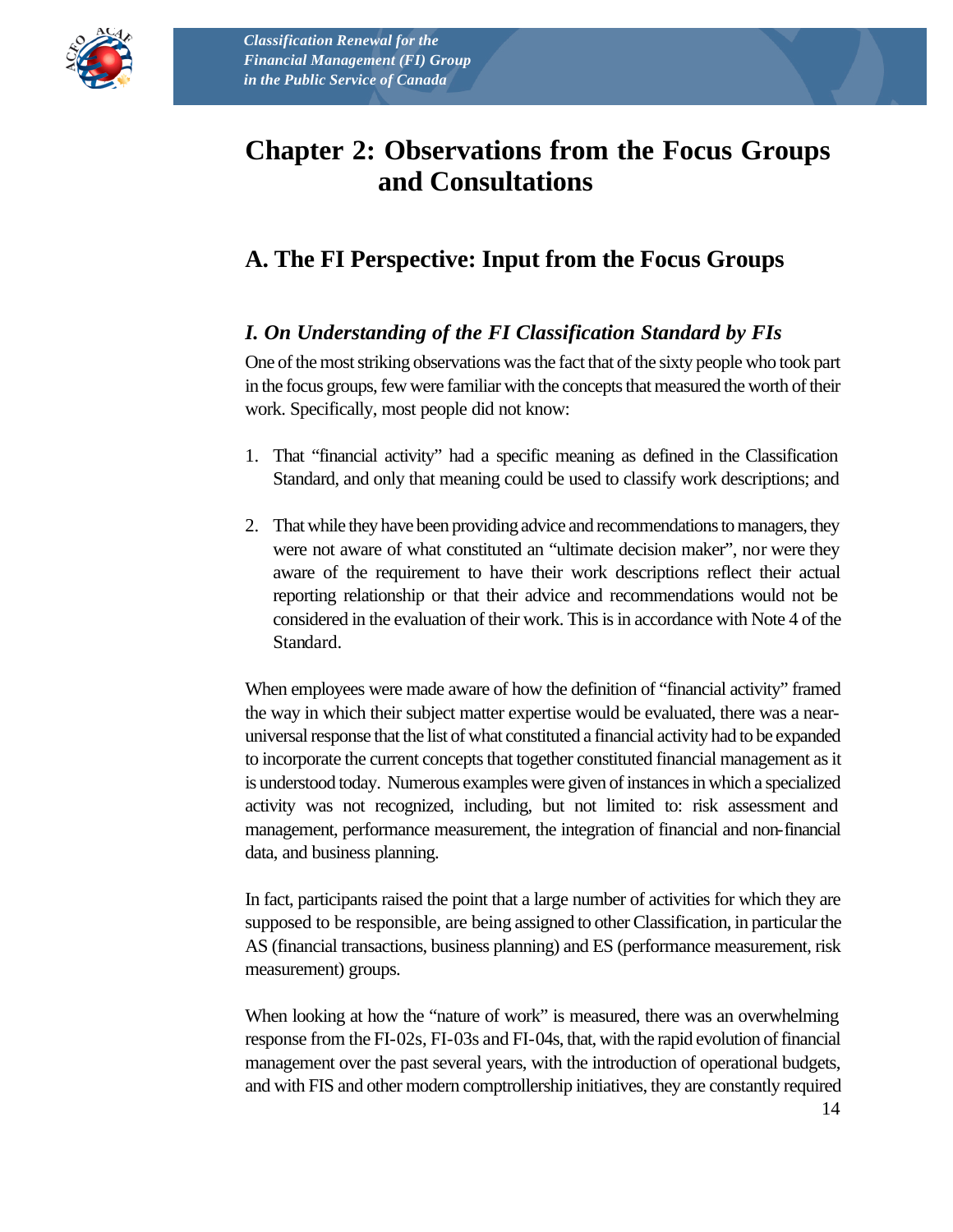

to apply creative and innovative thinking in developing new financial policies and procedures for dealing with these new concepts and approaches, and in providing advice to managers on alternative strategies for managing their finances. Equally important, when looking at the intricacy of work, most participants were constrained by FIS, MAF, MRRS, and GAAP to a higher degree than by departmental policy or direction from supervisors.

Employees noted that since the adoption of "operating budgets" in the early 1990s, they have been providing what is described as "broad" or "full range" financial advice and services to their managers, but that level of advice and services is not recognized in their work description.

Of the sixty participants in the focus groups, only three were actually aware of the ability in the current Classification Standard to have a non-traditional advisory role recognized in their work descriptions. That is, they were the only ones who knew the use of the prescription provided by Note 4 under "Nature of Impact" to reflect the provision of "...substantive, authoritative financial advice and/or services direct to management..." Two of the keys to the application of Note 4 that the participants were not aware of, are that the non-traditional role must be reflected in the work description, and that the performance of the employee must be co-signed by the manager receiving the financial advice and the employee's financial line manager.

This finding was consistent with the manner in which many FI positions are being classified. Some participants said that their department had a classified FI-01, FI-02 and FI-03 and that whenever they needed a new position created at one of those levels, they would merely ask Human Resources to "clone" one of the existing work descriptions to create the new position needed. It was suggested that few new FI work descriptions have actually been developed in recent years from an analysis of the actual work carried out and their evaluation, but that they were merely copied from old or existing classified positions without any real need-assessment or modification of any sort. To actually go through a thorough assessment process generally creates an extensive delay in getting the work description written, and invites uncertainty as to the outcome of the process. Cloning provides for a quick and certain outcome, but no thought is put into the job descriptions and it creates a perpetuation of the status quo, rather than progress.

#### *II. On Career Management – Issues by Level*

The classification structure is the basis on which one can manage one's career, on which a manager can manage the development of the careers of her/his subordinates, and on which a specialist community can manage its members. In theory, it serves not only as the basis for the level of pay, but also for many other factors such as: determining the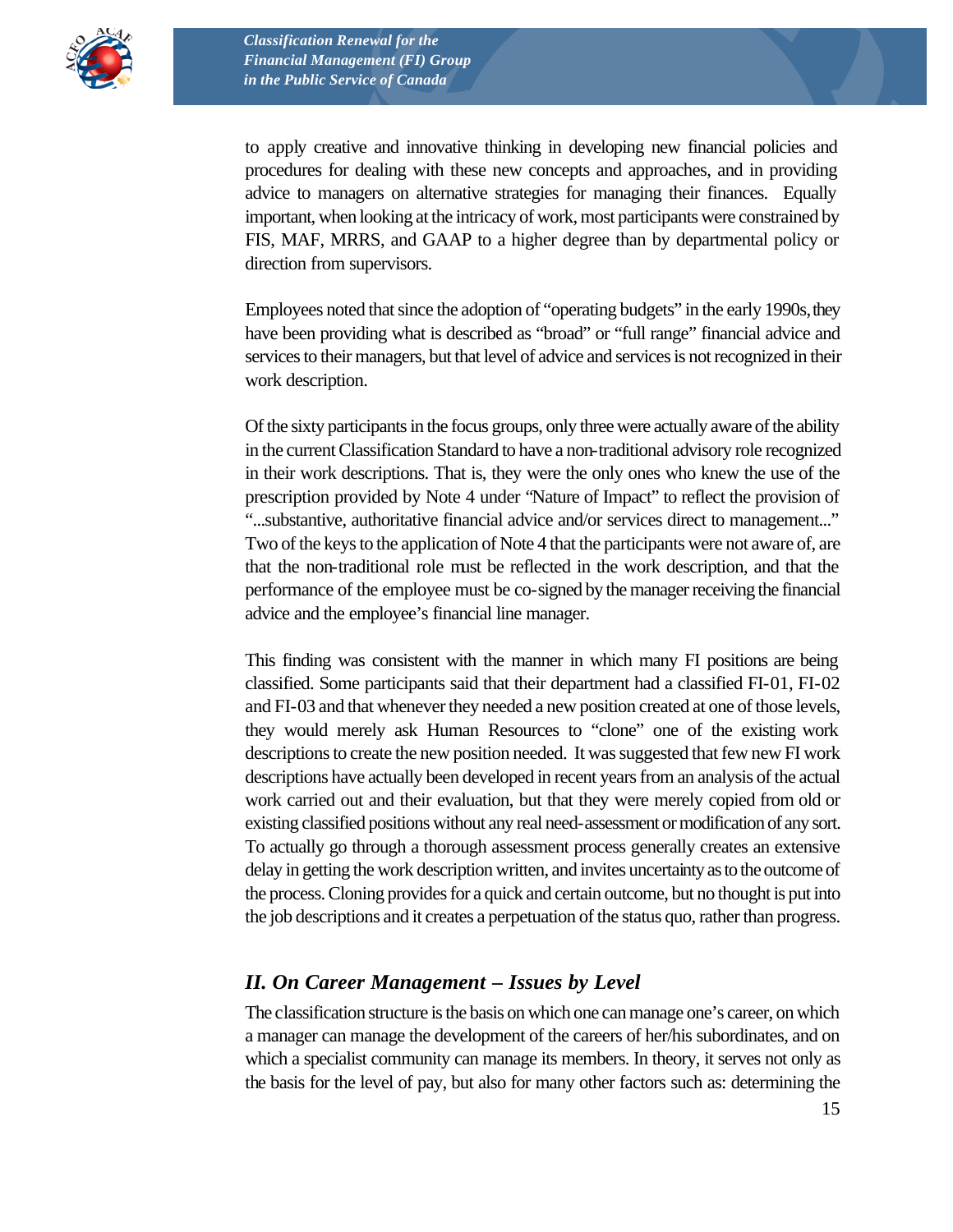

competencies required to do the work; determining the possible gap between individual's competencies and the competencies required for their current job or for the next step up; determining the development of training plans; determining statements of qualifications for staffing; and determining whether the full work of an organization is appropriately allocated to cover all subject matter for which the organization is responsible, and that work is being done at appropriate levels. This is both to ensure that the proper level of expertise is being applied, and that it is done by the appropriate number of people in order to ensure proper workloads for everyone involved.

Overall, the observations from focus group participants indicate that the current classification structure is not supporting sound career management.

#### *The FI-01*

One of the main issues raised in the groups with FI-01s was that of credentials. In 1987, stricter rules were put in place for the educational requirements of FIs. The general sense in the focus groups with FI-01s was that the increased requirements for credentials (a CA, CMA or CGA accounting designation or related undergraduate or graduate university degree) appropriate for the work was long overdue. On the other hand, some people without designations or degrees said that they find themselves blocked from future promotions, but at the same time are so specialized that they see few other available opportunities.

Those FI-01 level participants with degrees and in some cases accounting designations, and Financial Officer Recruitment and Development (FORD) program participants in general, felt that advancement should only be permitted for those individuals who have appropriate credentials.

Beyond the question of credentials, one of the major issues raised by the FI-01s was to ask: "What is an FI-01?" What is meant by this is, "What is the "model" FI-01 to guide employees on what legitimately constitutes work at this level, and what legitimately constitutes the work of the FI rather than the AS or CR?" One of the great frustrations both in Ottawa and in the regions was the broad scope of the work of an FI-01 that is not recognized. Examples of this are:

- 1. An FI-01 being essentially delegated all responsibility for a manager's budget in a regional office such as planning, budgeting, reporting, contracting, providing advice and recommendations on possible courses of action, MAF and PAA;
- 2. An FI-01 being responsible for all contracting for a federal agency for two regions of western Canada and providing advice to project managers, regional managers and project officers on all aspects of financial management of contracts and contract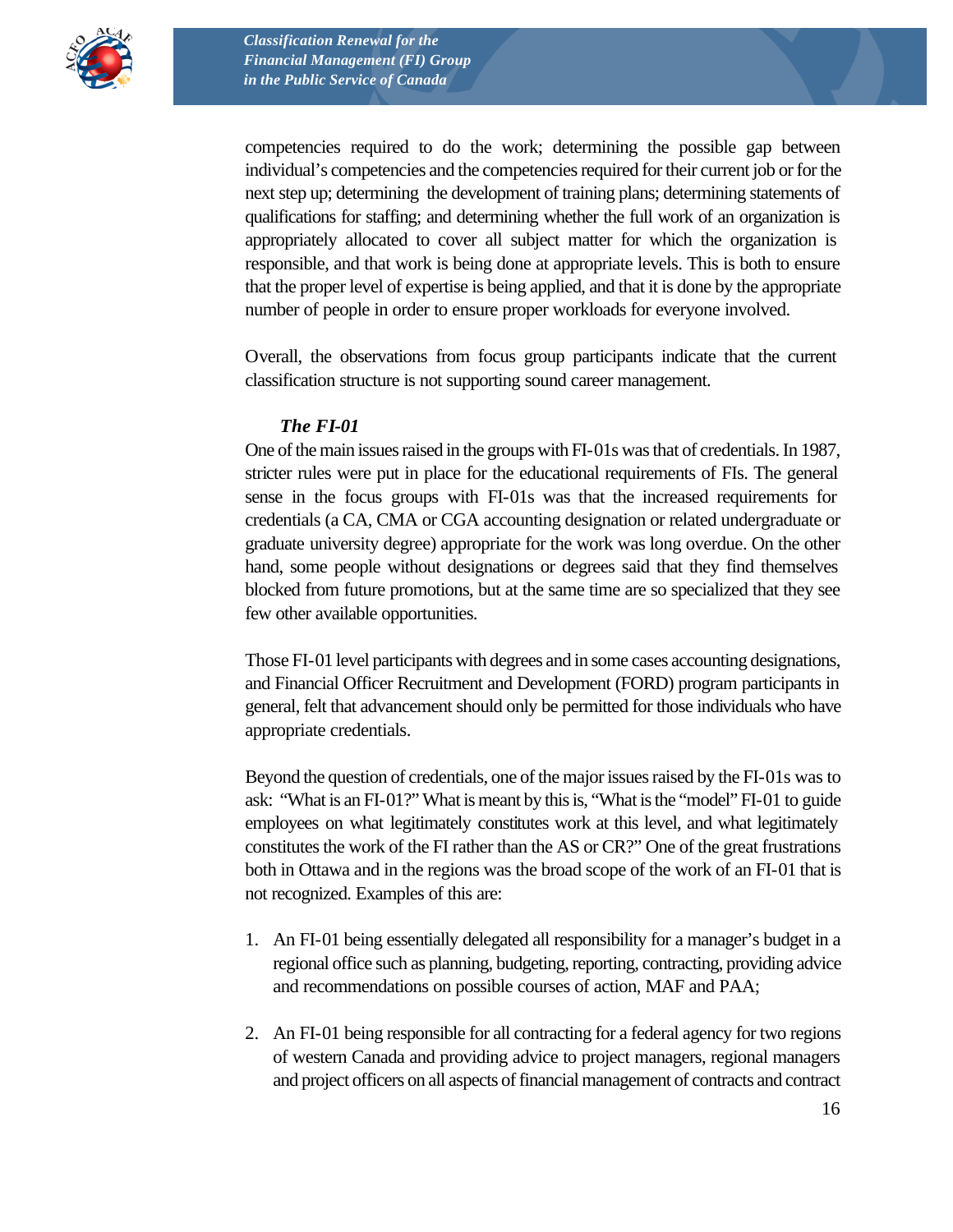

funds, including budgeting, planning, reporting; and

3. An FI-01 being responsible for providing advice, developing and delivering training, developing systems changes, liaising with IT on financial systems and their compliance with financial system requirements (i.e. FAA, MAF, and GAAP) to managers and financial specialists in Ottawa and in the regions; and FI-01s managing a number of clerical staff at the CR4 and CR5 level.

#### *The FI-02*

At the FI-02 level the issues, while many, tended to focus on three areas:

- 1. The speed of promotion of some people versus others;
- 2. The inability to obtain experience in multiple areas of activities in order to move into management at the FI-03 level; and
- 3. The lack of recognition for work actually done, in particular in providing financial management recommendations to management, providing financial management services to multiple units and being responsible for revenue generation.

#### *The FI-03*

At the FI-03 level the participants tended to focus on four areas in particular:

- 1. The overly rapid rate of promotion of FI-01s and FI-02s, specifically FORD program recruits;
- 2. The complexity of financial management today, and the lack of recognition of what constitutes that complexity in terms of areas of required specialization;
- 3. The lack of partnership of the FI-03 with the managers they are purportedly working with, or the lack of recognition of their advisory role; and
- 4. The inability to obtain the breadth of experience necessary to win promotions to the next level.

In the case of the overly rapid rate of promotion of FORD recruits, the problem is created by the confluence of three factors. The first factor is that there is a shortage of "qualified" financial managers at all levels, and thus once someone comes into the Public Service as an FI-01, they are eligible to compete for FI-02 positions. With a degree and/or possibly an accounting designation, they are a prize for any manager trying to fill a vacant FI-02 position. Once in an FI-02 position, without a lot of experience, these "qualified" individuals are prime candidates for FI-03 positions. The problem with this is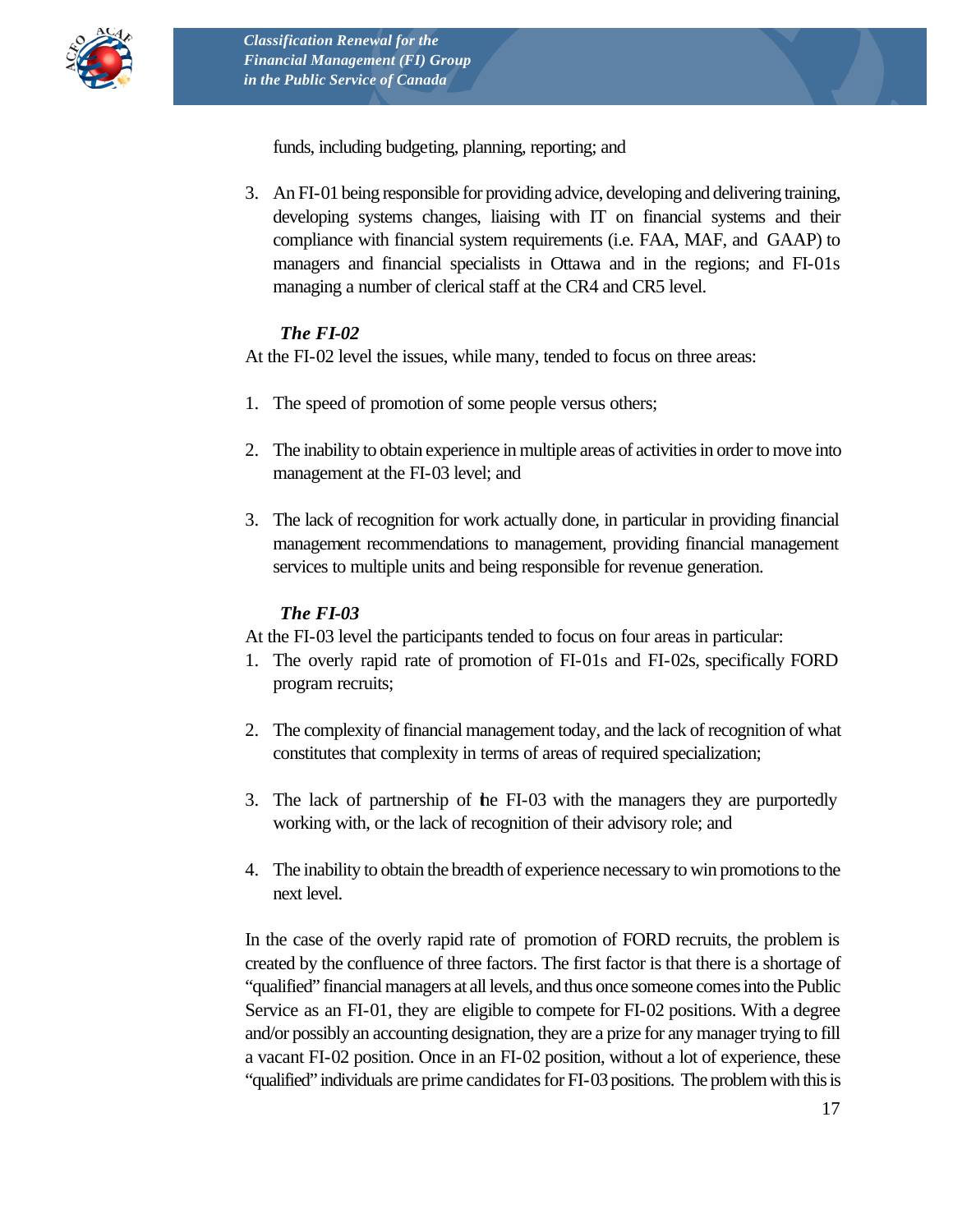

that word "qualified": the individuals have a formal education and possibly an accounting designation, but they do not have the contextual experience with the Public Service to effectively carry out the full range of duties for which they are responsible. It was argued that there has to be a level between the FI-02 and the FI-03 where the FI-02 can gain experience and yet sense that they are getting ahead in order to prepare them for the role of an FI manager of a function or a specialist role.

The second factor is that not all FORD recruits are the same. With the advent of accepting candidates up to five years post-graduation, some FORD recruits enter the Public Service with a couple of years of work experience and in some cases with their accounting designation already in hand. These tend to be the individuals who move quickly up the ladder. The problem is that other employees who may have been in FI-01 positions for some time see these rapid promotions and sense there is an inequity in the system.

The third factor is that not all FORD recruits are managed the same. In some departments there is a formal two-year program where the recruit is provided with experience in three different areas before they can be considered for promotion to the FI-02. In some cases that promotion is automatic on completion of the two-year program. In other departments, once the recruit is hired as an FI-01, that individual is eligible for competing for any FI-02 position that opens, and many in fact do. In fact, many are successful at getting a promotion in less than a year after entering the Public Service. The end result of this unevenness is that these FI-02s do not have comparable backgrounds in the Public Service and do not have the depth of experience one would expect of an FI-02. This weakens the capability of the group to provide sound financial management.

However, it was recognized that if ambitious, capable individuals who enter the Public Service via the FORD program do not rise rapidly as FIs, it quickly becomes apparent to them that they can get promotions by moving to other groups such as the AS, PM, CO and ES, where their financial and management backgrounds are also highly desirable, and for which there are a much greater number of positions available.

By the issue of the complexity of modern financial management, is simply meant that the changes brought about by FIS, Modern Comptrollership, MAF, MRRS, PAA, all tied in to the RPP, DPR, and the required advice and accountability for what constitutes financial management by the FI community, have transformed what constitutes financial management in the past decade or so. Moreover, and most importantly, this is not recognized by classification or by management. One may be required to serve as the risk management specialist or the performance measurement/management specialist for an organization, but the advisory role that this represents is simply not recognized.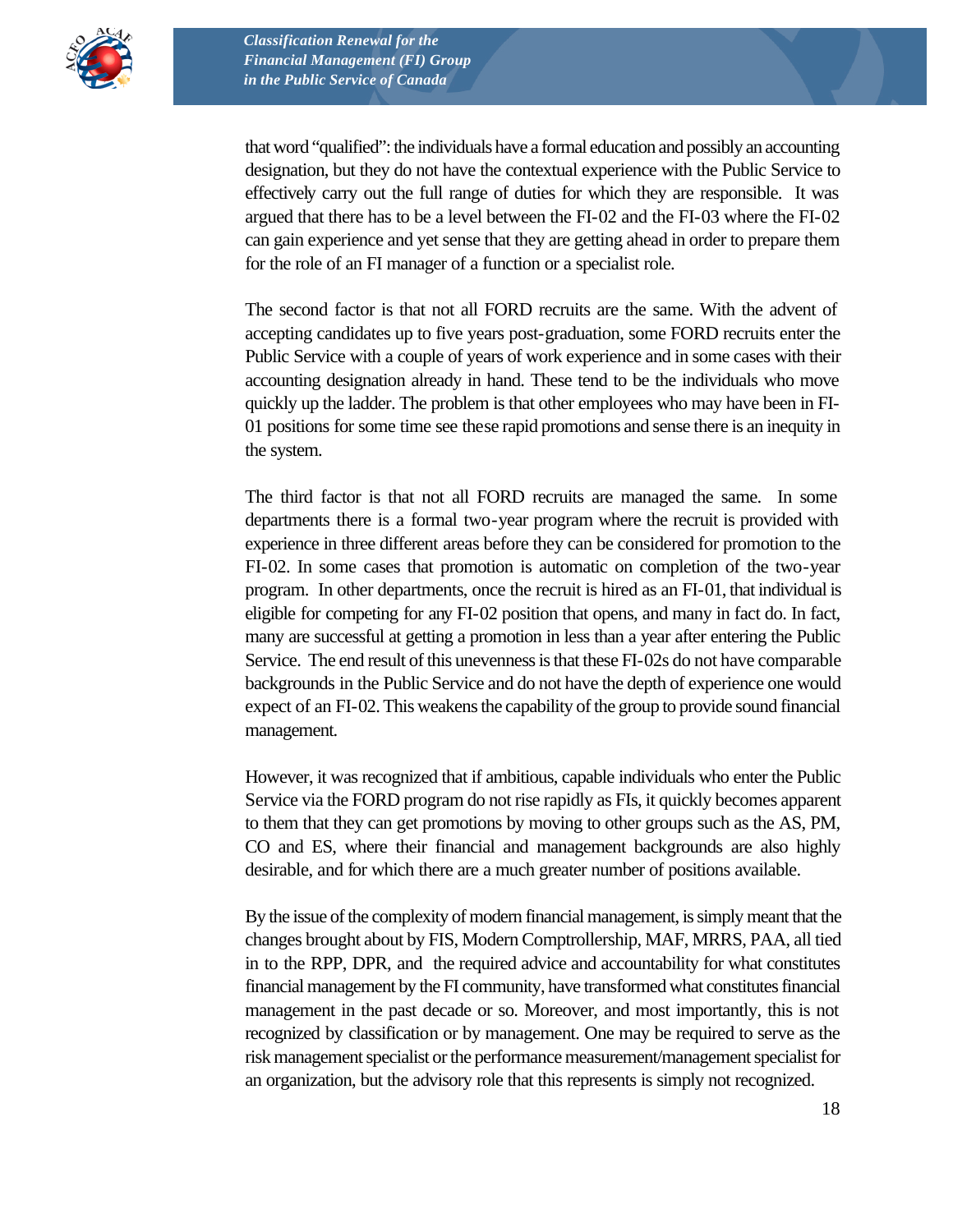

This ties in with the third issue, which is that while the Modern Comptrollership initiatives and the MAF both indicate that managers will work in partnership with financial specialists to achieve the objectives of these initiatives, managers rarely consider FIs as partners. Management tends to view the FI as a watchdog concerned with compliance, and as an advisor on what not to do. Management rarely views the FI as an advisor on what the strategic or tactical options might be to achieve program goals in the most costeffective or financially sound, simple way.

For example, the fact that the FI-04 is deemed an EX minus one, and the FI-03 an EX minus two, is not lost on the members of the Executive Community: the FI-04 may sit on an executive committee, but as an advisor to that committee. Until the role of the FI is seen to be important to senior management, their advice can only be considered of secondary importance. What is true for the FI-04 is even truer for the FI-03.

The fourth issue is, similarly to the one raised by the FI-02s, the inability of the FI-03 to obtain the assignments or appointments that will provide the breadth of experience necessary to win promotions to FI-04 level positions. The more the FI is seen as a specialist, the less the individual will be considered by management for positions calling for a broader role.

#### *The FI-04*

The FI-04s essentially focused on three issues:

- 1. The challenge as to where to go for a next step: if the FI-04 has not left the FI group to gain broader/program experience for a period of time in his or her career, the move to an EX position is difficult to make.
- 2. The FI-04 who looked at the working conditions of executives generally did not wish to accept that lifestyle, meaning that remaining a technical specialist advising the executives was a favorable career choice.
- 3. That people advancing through the FI group in recent years in most cases simply do not have the experience required to do their jobs well.

The first issue of where to go if an FI-04 wants to move up, was quite prevalent. Unless it is a financial management EX position (of which there are few), most EX positions are seeking broader program or policy experience than what would be obtained in a financial management career, at least as currently defined. If the actual advisory role of the FI were recognized officially in classification, and if it were recognized by the managers served, then the FI would have extensive partnership experience with executives by the time they might be eligible for appointment to an EX position and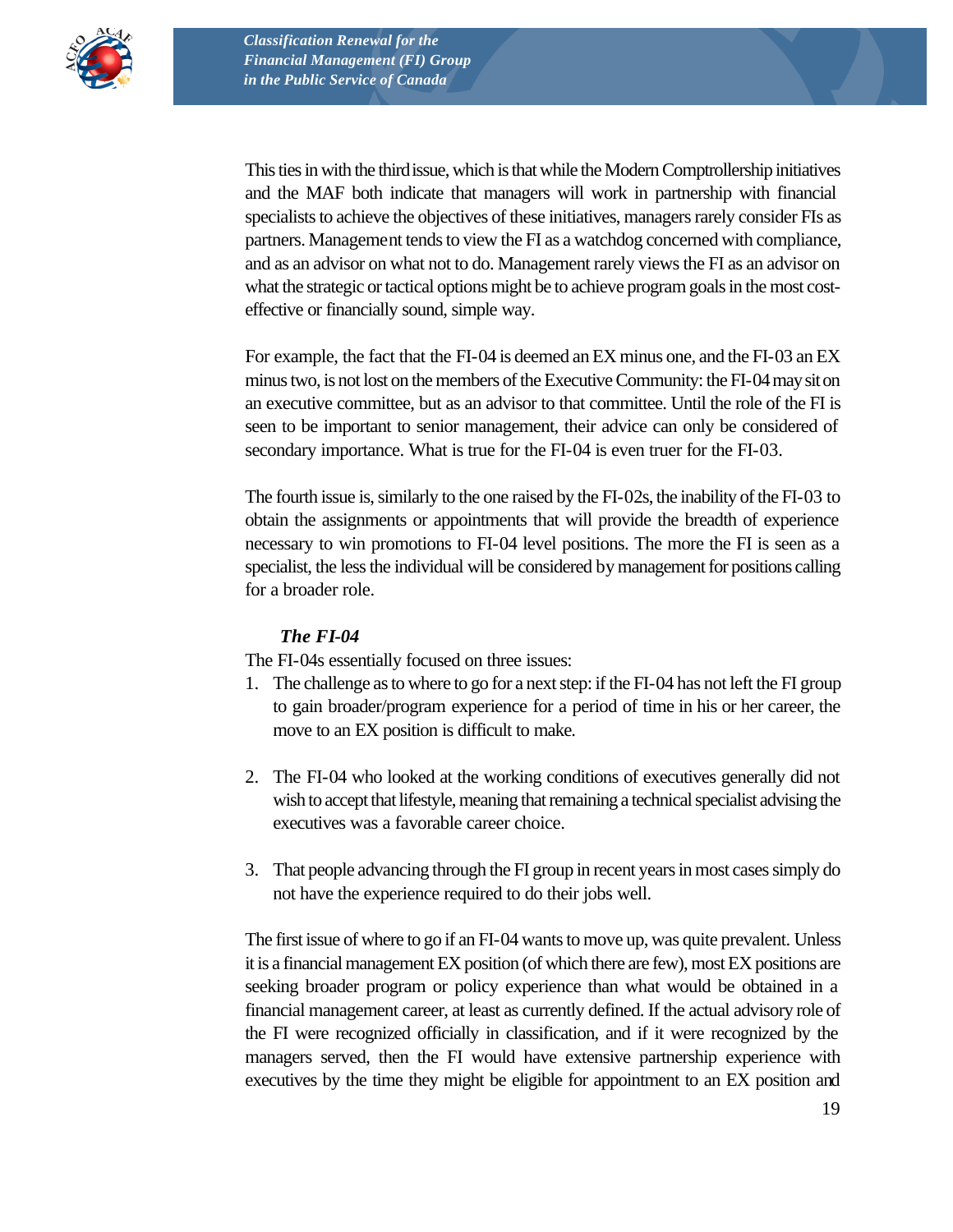

those with the ability would have both learned and demonstrated the strategic, broad, and leadership thinking required to move into the executive group. At the same time other EXs would have experience in working as "partners" with financial managers who have demonstrated executive talent and would be more likely to value the financial manager's experience.

While an EX lifestyle was not seen as ideal, at the same time, there was a feeling that once a seasoned FI-04 had been at that level for some time and became a valued advisor to senior management, there was a perception that there should be some opportunity for recognition of that seasoned "wisdom", which the current Standard did not permit.

The third important issue raised, that people advancing through the FI group in recent years often simply do not have the experience required to do their jobs well, was explained as follows: They tend to be bringing better theoretical knowledge and skills to their jobs, and tend to do well in competitions. However, the much-needed experience in government, in the informal decision-making and in the trial-by-fire opportunities that time provides, is missing. Consequently, appointments are made only to find that the individuals are inexperienced and need significant development. There is simply a major problem with career development that needs to be addressed from the centre.

#### *III. Conclusions on Structure*

The consensus of the focus groups with respect to structure was that there needed to be:

- 1. A clarification of the role of the FI-01;
- 2. Either better career management for FI-02s to be able to advance to the FI-03 level, or the addition of another level between the current FI-02 and the FI-03, one which would be broader in the nature of its responsibilities or scope;
- 3. Either better career management for FI-03s to be able to advance to the FI-04 level or to other similar level positions in other groups, or the addition of another level between the current FI-03 and the FI-04. This would be one that would be more strategic in the nature of its responsibilities or scope; and
- 4. A new level above the current FI-04 which would be that of a broad financial strategist, such as the CFO for smaller agencies, or the equivalent for major government programs.

In short, there needed to be at least one additional level above the FI-04 level and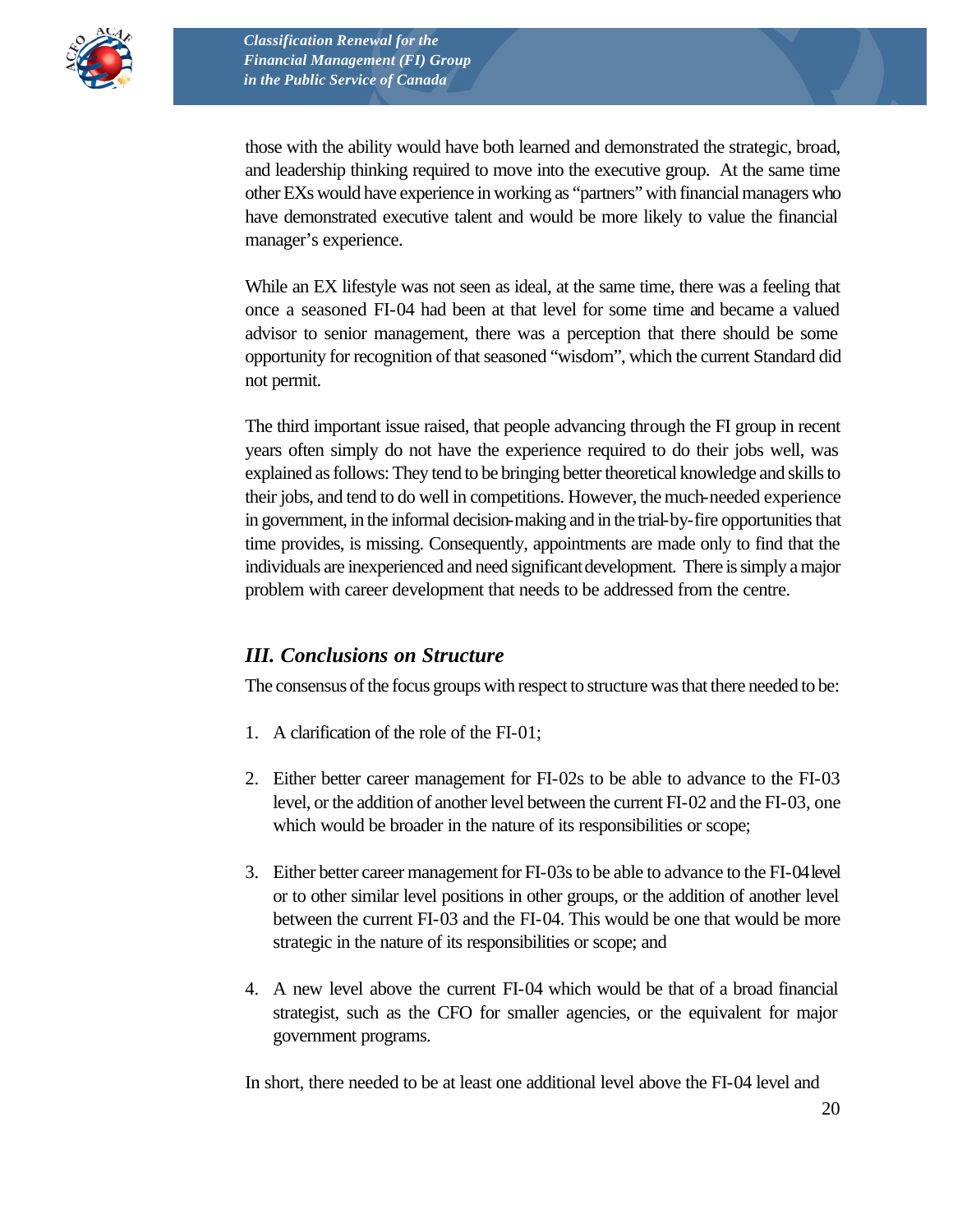

 $\overline{a}$ 

a new level either from the FI-02 to the FI-03, or from the FI-03 to the FI-04, or both.

#### *IV. Conclusions on Managing the FI Group*

With reference to the idea of the OCG taking on responsibility for the management of the development of the FI group -while using the HR Framework- the consensus was that if being managed as a corporate asset would help the development of their careers, they were all for it. Under current circumstances, professional development is spotty at best and non-existent at worst. Getting outside the financial community is currently difficult, unless the employee is in a larger organization. Managers are reluctant to lose an existing FI by sending them on a development assignment, as there are no replacements. As the FI is charged with applying the same policies and legislation in all departments, it makes sense that the group be a corporate asset, rather than being considered a departmental employee from a classification and career development perspective.

### **B. The SFO/SFFO Perspective: Input from Consultations**

#### *I. On the definition of what is a financial activity according to the FI Classification Standard*

First, the SFOs and SFFOs were shown the current definition of the Standard<sup>7</sup>, which is:

*a significant grouping of associated financial administration responsibilities ( e.g.* 

*1. Financial Planning & Analysis,* 

*2. Financial Policy and Systems Development,* 

*3. Systems Operations and Services are each normally considered full activities).* 

*And, in a note also Cost Accounting, Internal Financial Audit, and other* 

<sup>7</sup> See page 5, the Glossary, of the 1987 FI Classification Standard where what is included in each of these three "full activities" is provided. Internal Financial Audit is not actually covered in the note, but is deemed as a full activity in the Benchmarks (see benchmark 2).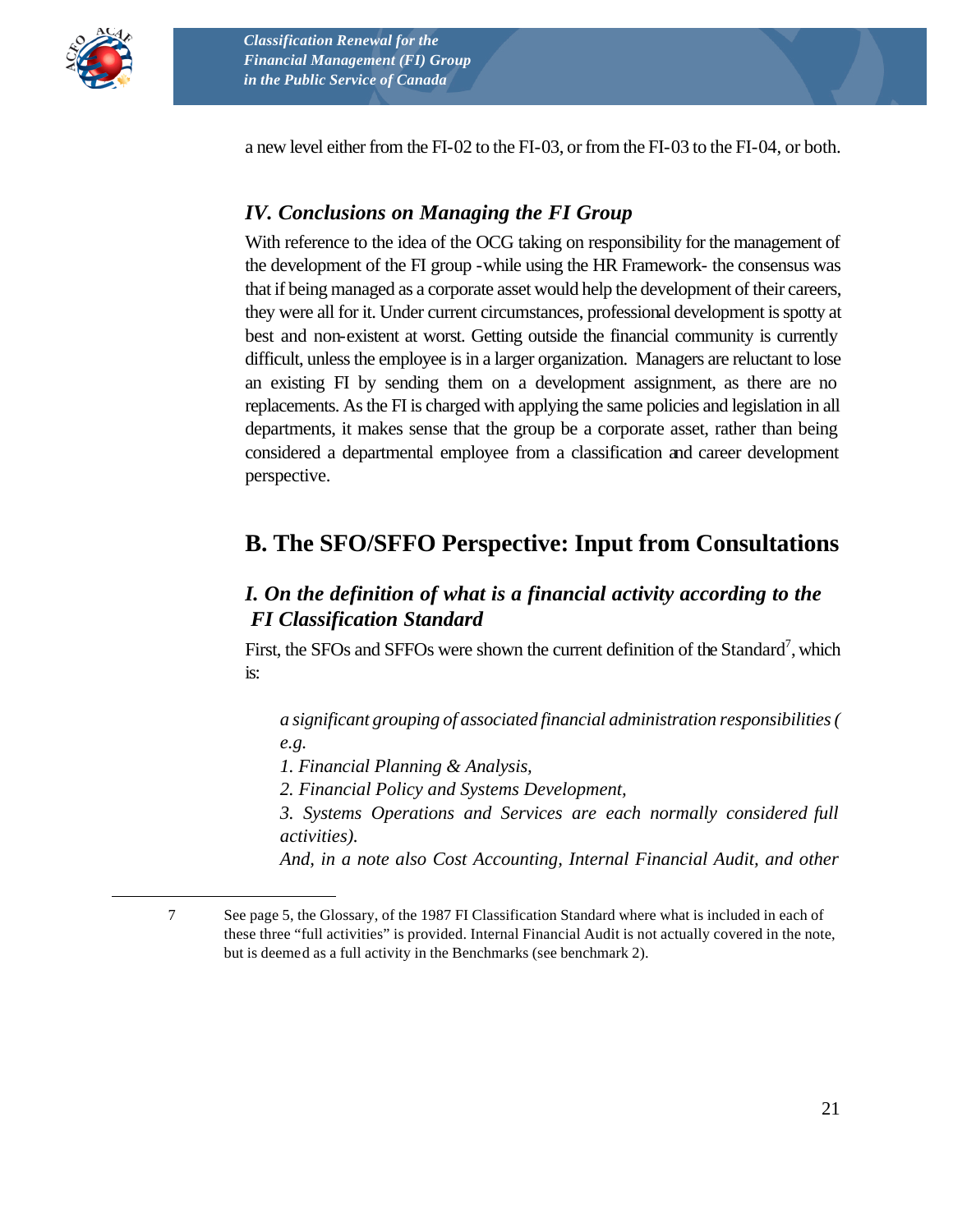

#### *unique areas (principally those of central agencies and services).*

The reaction was that this made no sense and that it did not reflect the financial activities for which the FIs are responsible.

When the SFOs and SFFOs saw the list of financial activities that are derived from modern comptrollership etc, (e.g., Financial Risk Management, Internal Financial Control, Performance Measurement (i.e. integrating financial and non-financial data to determine performance), MAF, Modern Comptrollership, Financial Reporting, RPP, DPR, Public Accounts related briefing notes and presentations, Financial/Business Planning and risk assessment, Financial Management,

Payroll Management (PWGSC)), they concurred that a list such as this was much closer to reality. In fact, it was noted that this mis-definition of what constitutes a financial activity might well explain the tremendous difficulty small agencies have in getting FI positions classified at the appropriate level.

There was consensus among the SFOs and SFFOs that, given that the current Standard is based on this ill-worded definition of what constitutes a financial activity, the current Standard had to be replaced.

#### *II. On the use of generic work descriptions*

The views with respect to the use of generic work descriptions were split. There was one strong position against the use of generic work descriptions until the Classification Standard had been revised: This is to avoid wasting money on work descriptions that do not reflect the reality of financial management.

On the other hand, there was also a view that since generics had already been developed for that SFOs/SFFOs department, they were better than the outdated UCS or older work descriptions, and that department would proceed to implement them.

The conclusion is that, given the strong view about the need to replace the Classification Standard, there was not much taste for creating generic work descriptions until the Standard had been revised.

#### *III. On the placement of FIs in program organizations*

Although the SFOs and SFFOs generally recognized some merit in a better use of FIs in line organizations, there was a concern identified by one SFO about having FIs both in programs as well as in the financial management. When last tried, this lead to conflict between FIs in the programs and FIs in the corporate management organization. Based on this, it can be said that there was mixed support for more extended use of Note 4 in the designing of positions and their classification.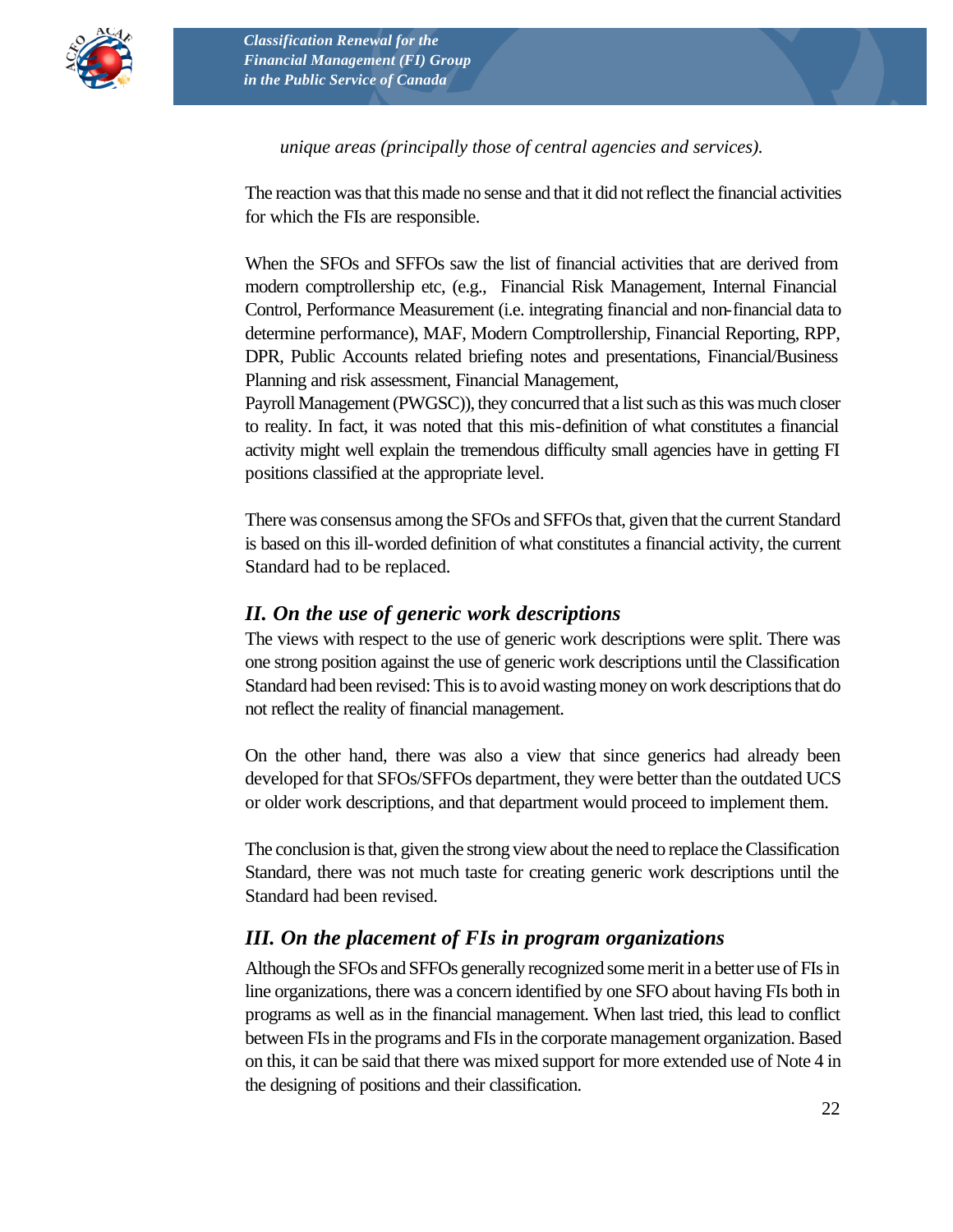

The issue of the increased role of FIs in the provision of expert advice to program managers, and hence a broader use of Note 4, was addressed by their belief that the current definition of financial activities simply did not reflect the modern role of the FI. Hence, it was not a question of using Note 4 more effectively, but of replacing the current Classification Standard.

#### *IV. On the structure of the FI Group - or number of levels*

As was the case with the focus groups, the consensus is that more than the current four levels are needed.

It was said that there are currently effectively two career streams, the first one being that of manager, and the second one being that of financial specialist, and that both of these career streams have roles at the current FI-02, FI-03, and FI-04 levels. Also, specialization in either of these two career streams should lead to the highest levels. That is, there is no need to have experience in both streams to advance – but that having experience in both streams could be advantageous. However, it was not clear how to ensure people would have the opportunity to work in both streams, since specialists tend to stay with their specialties.

From the SFO's and SFFO's perspective, whether the number of levels is five or six or more is less important than making it clear what competencies are required at each level to carry out the roles as they are required of FIs today.

It was also proposed by one or more of the SFOs and SFFOs that the complexities of different organizations had to be taken into account and not just as reflected in size of resources susceptible to influence (i.e. budget).

#### *V. On Career Management*

- 1. Among the FI-01s:
	- a. There were some strong views that the basic credentials should be the same for all FIs
	- b. There is a clear need for a development level for which the FI-01 is useful
	- c. There was consensus that if an FI were to be supervising employees, it should be an FI-02 and not an FI-01.
	- d. There was a consensus in the second meeting of SFOs/SFFOs that the working level FI, while thought of as the FI-01 at the time of the 1987 Standard, is in fact today, the FI-02. The requirements of the working level have simply outstripped what was conceived in 1987 as being the FI-01; and
	- e. On the issue of grand-parenting the existing FI-01s without appropriate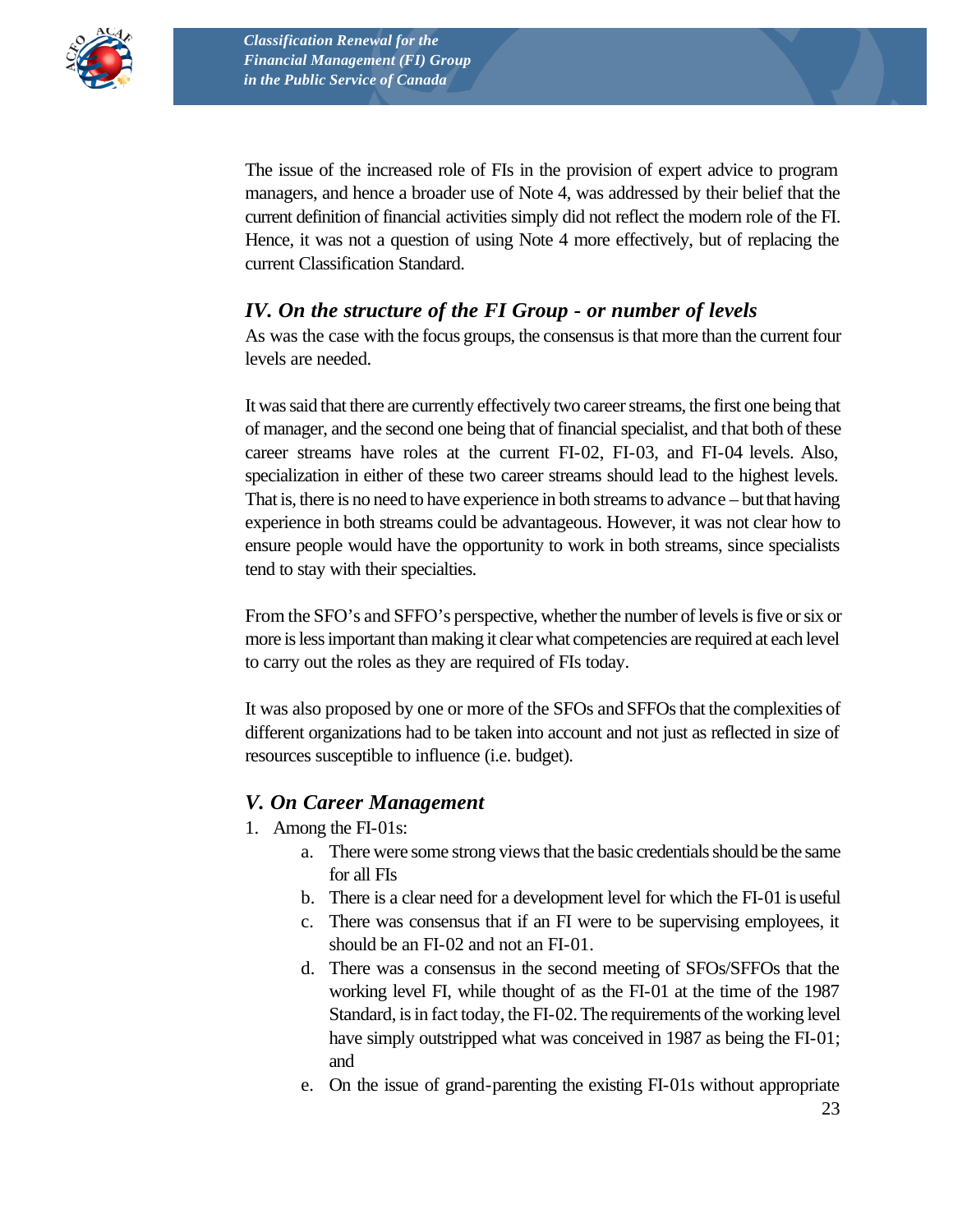

credentials, the sense was that from a compassionate perspective there might be a desire to offer some accommodation, but from a perspective of improving financial management, at best, they should be provided with "present incumbent only" status. Bottom line: it is up to them to take charge of their careers.

- 2. Among the FI-02s:
	- a. It was felt if the FI Standard were revised, that much of the issue with respect to recognition prevalent among FI-02s could be resolved;
	- b. On the issue of FI-02s obtaining experience in a number of areas, it was seen as being up to the individual to ensure they sought out the opportunity to get the experience. A manager could help, but it was the responsibility of the individual;
	- c. On the speed of promotion, it was hypothesized that some individuals are simply better at winning competitions than others, based on background (i.e. education and experience inside and outside the public service, personality, and simply luck).
- 3. The FI-03s and issues raised by the FI-03s:
	- a. On the rapidity of promotion of FORD recruits it was said that since these recruits are coming in with prior experience and current education, as well as in many cases accounting credentials, many of them can do well on competitions in spite of lack of experience in government; if competitions and appointments were based on competency, that would ensure that all appointments were of individuals who where competent at the appointment level;
	- b. On the issue of lack of recognition of what constitutes complexity in areas of required specialization, it was thought that the issue would be addressed if the Standard were to be revised to reflect this competency. This is also true with respect to the advisory role of the FI-03; and
	- c. On the issue of obtaining the breadth of experience necessary to win promotions to the next level, there was consensus that there seemed to be something lacking in preparing the FI-03s to move up to the FI-04. I fact, it seemed clear that individuals should be seeking experience outside of their specialization - particularly in programs, but it was not clear how to ensure that could happen. There was a sense that it should be up to the individual, but there was also an acknowledgment that there seemed to be a problem here.
- 4. The FI-04s and issues raised by the FI-04s:
	- a. On the need for an EX-equivalent level, that is, a level of FI above the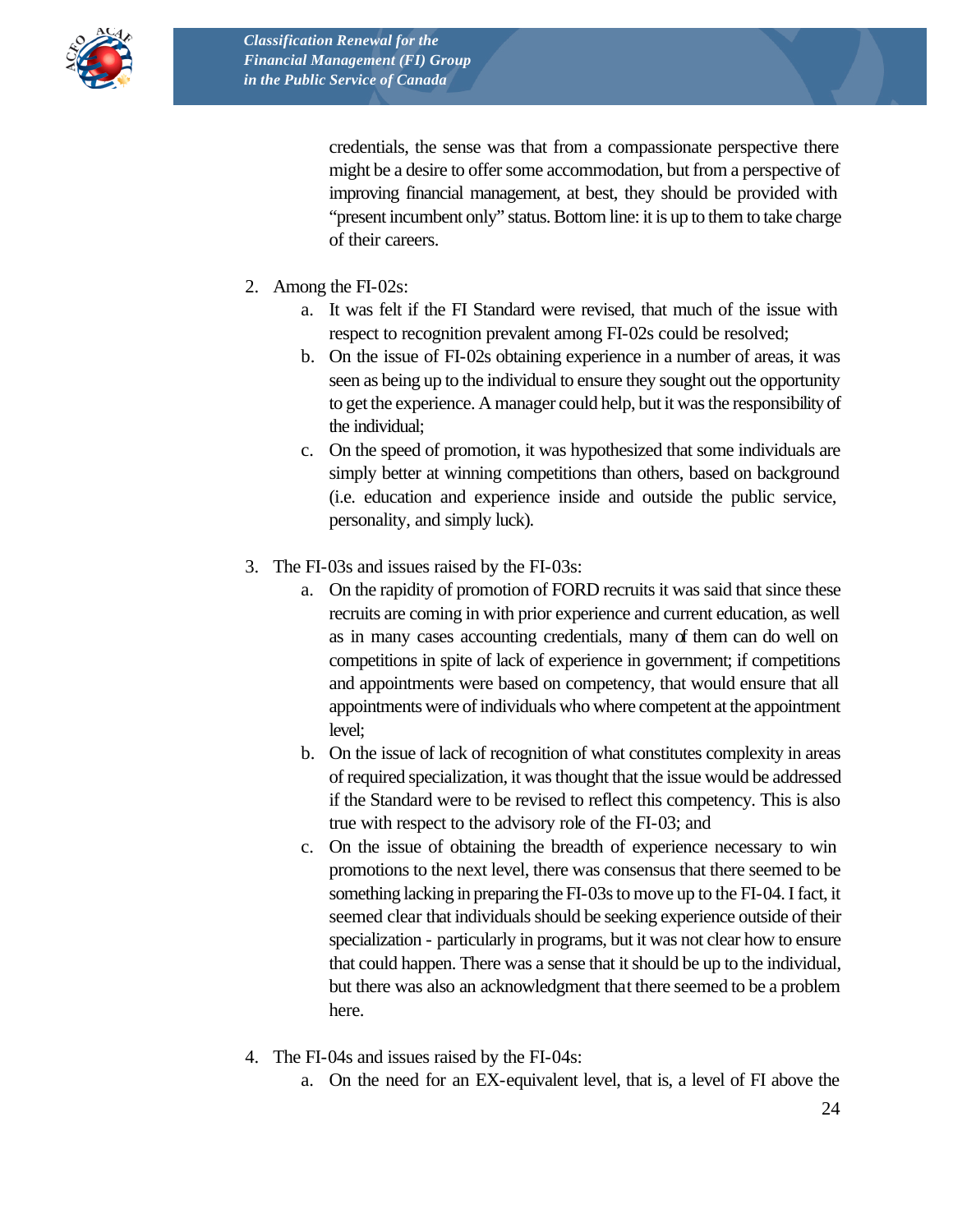

current FI-04, there was a strong support; in fact, support from all but one person. This new level could serve as a financial strategist at the macro or corporate level. The current FI-04s tend to be predominantly specialists, and there is a requirement for a financial management position above that level that is not an EX but is the equivalent to an EX. Two reasons for this were identified:

- i. to serve as a strategic advisor over a broad range of financial issues; and
- ii. to serve as a source for future SFOs.
- b. On the need for program management or program policy experience to move to the EX level it concluded that both the individuals and management should be looking to ensure that FI-04s get this experience to enhance their ability to provide sound financial management advice to program managers, and to acquire that broader experience required at the highest levels of financial management; and
- c. On the issue of lower levels being promoted too quickly, again, the suggestion put forward was that if promotions were based on competency, much of this issue could be resolved.

### *VI. On OCG taking charge of management of the Financial Management community*

It was generally agreed that there could be significant advantages to the OCG taking charge of the management of the FI group as a corporate asset of the Public Service such as proposed under the HR Framework. That would include establishing a new Classification Standard in partnership with PSHRMAC, developing competencies, staffing and career development programs. It would make sense if it were done incorporating the programs already in place in the largest user departments of the FI group, and generally if done in collaboration with departments.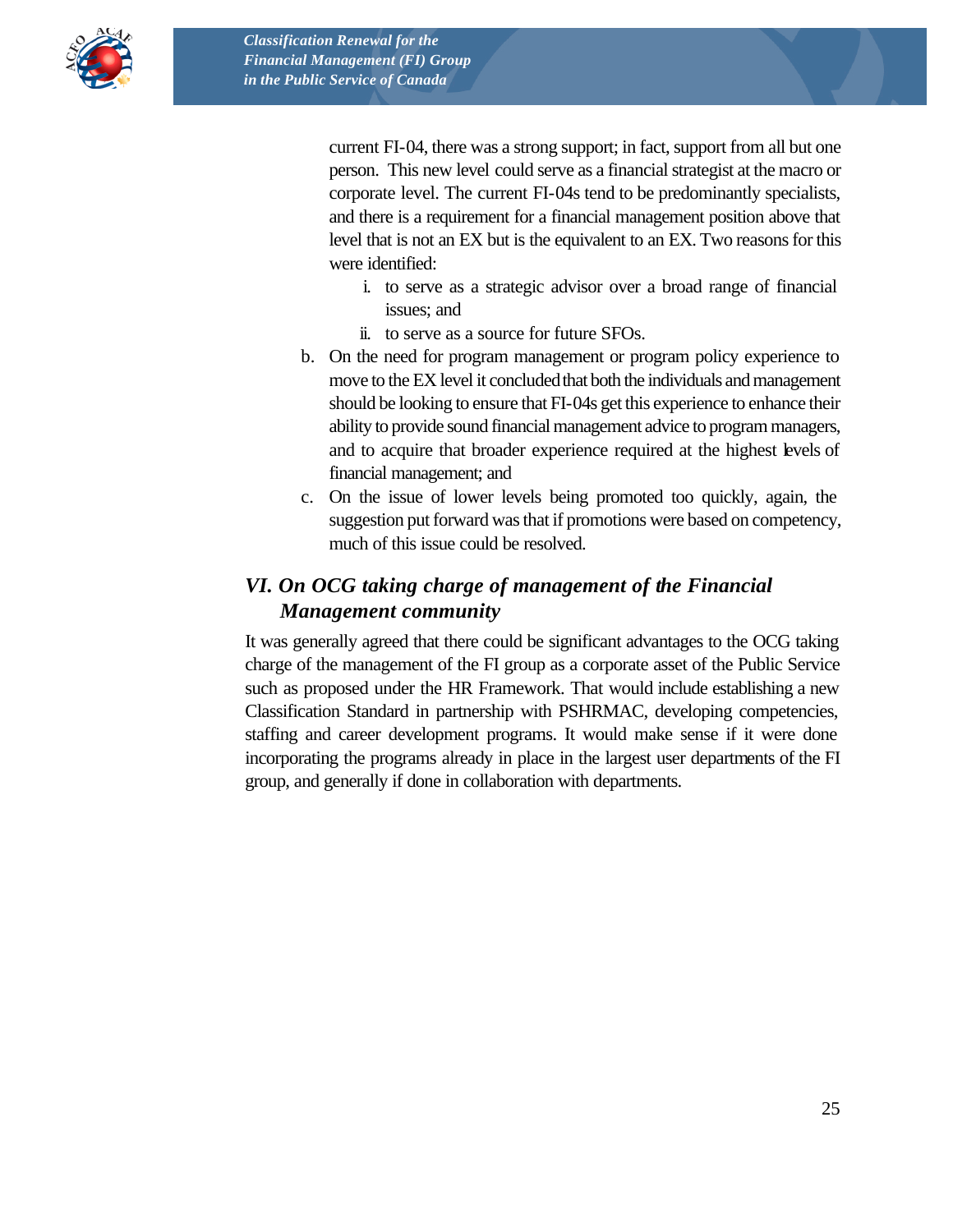

# **Chapter 3: Conclusions and Recommendations**

# **A. Conclusions**

Based on the observations, but not necessarily consensus of ACFO members and SFOs/SFFOs consulted, as well as on associated research, the following conclusions were arrived at:

- **1. The current Standard does not permit accurate defining of accountability, specialization, or competencies as they are understood today and as currently required of specific positions to deliver sound financial management;**
- **2. The benchmarks for the current Standard and their applications are based almost exclusively on hierarchy rather than skills, competency or effort, thus violating the Canadian Human Rights Act; and**
- **3. The current Standard does not support career management/development, nor does it provide a group structure that supports current client requirements for financial management.**

There are at least five reasons for the deficiencies in the effectiveness of the FI Group Standard to permit accurate defining of accountability, specialization, or competencies required of specific positions to deliver sound financial management:

- 1. The current Standard is the second iteration for the group (the first one in 1966, the second one between 1982 and 1987) and out of sync with work actually being done;
- 2. The 1999 change in name from Financial Administrator to Financial Manager was a change in name only, and not integrated into the 1987 Standard, leading to current financial management roles and functions not necessarily being rated;
- 3. The current Standard is poorly applied for a number of reasons;
	- a. Most classification officers (OC Advisors) do not know enough about either accounting/financial management work or about the 1987 FI Standard to accurately classify an FI position owing to the fact that in most cases an OC Advisor will have to classify an FI position only rarely in their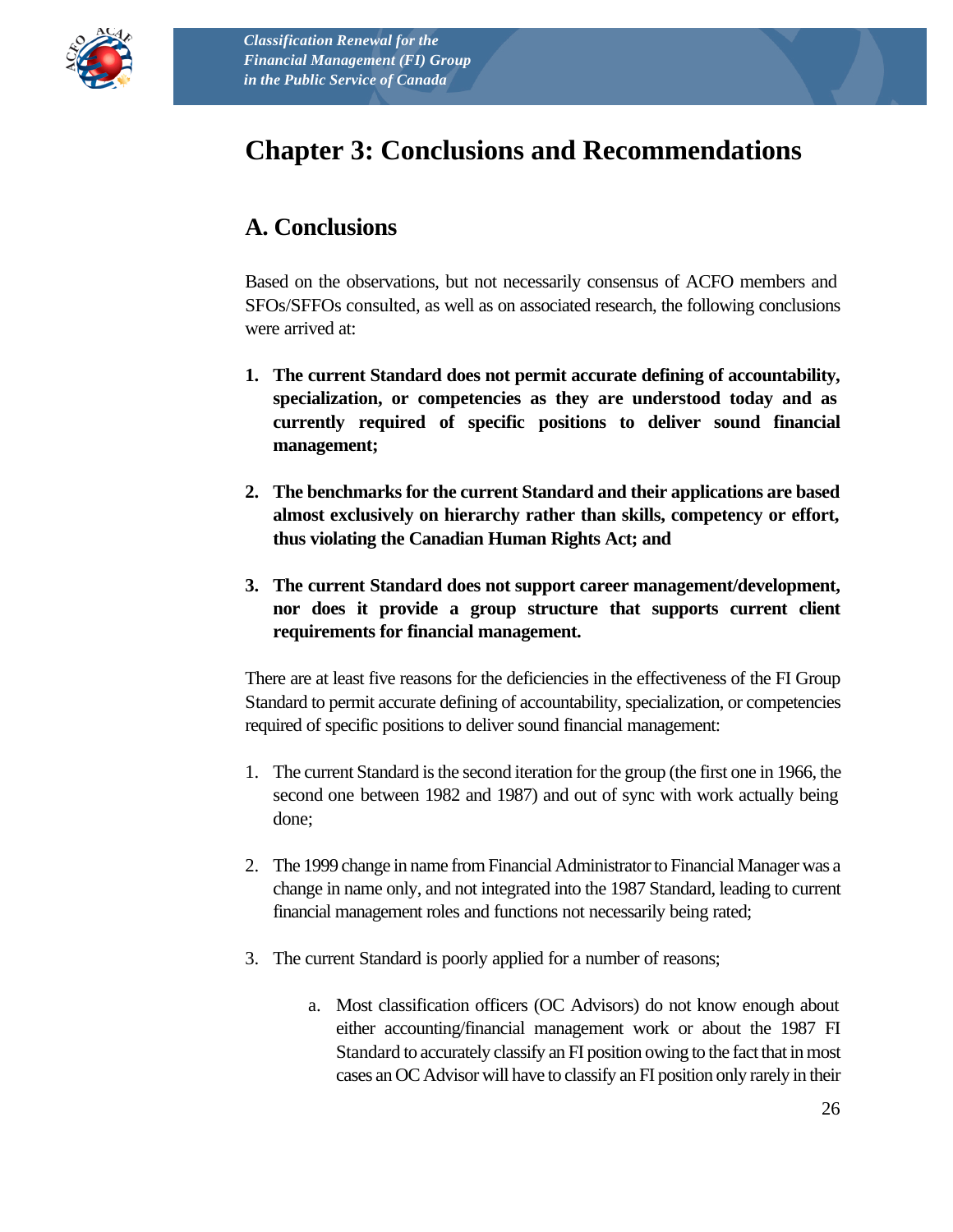

career since FIs represent only two percent (2%) of the population Public Service employees distributed across all departments and agencies;

- b. The practice of having administrative officers also provide limited financial services (budget preparation and budget control) has been increasingly expanded to address modern comptrollership initiatives without additional training in financial management; and
- c. In at least one department a single position has been classified both as an AS-06 and as an FI-03, and staffed based on which set of qualifications candidates best met, but in many departments the decision on classification allocation is often determined by whether the candidates can qualify for appointment as an FI, or on the manager choosing to hire anything but an FI to get around hiring restrictions on the use of FIs imposed by the SFO of a department or agency.
- 4. The 1987 Standard, the current Standard, does not reflect current financial activities required for sound financial management:
	- a. The current Standard defines a full financial activity as: a significant grouping of associated financial administration responsibilities, e.g. 1. Financial Planning & Analysis, 2.Financial Policy and Systems Development, 3. Systems Operations and Services, or also Cost Accounting, Internal Financial Audit, and other unique areas (principally those of central agencies and services); and
	- b. The current Standard does not explicitly recognize such financial specialties as Financial Risk Management, Internal Financial Control, Performance Measurement (i.e. integrating financial and non-financial data to determine performance), MAF, Modern Comptrollership, Financial Reporting, RPP, DPR, Public Accounts and related briefing notes and presentations, Financial/Business Planning and risk assessment, Financial Management, and Payroll Management (PWGSC).
- 5. The Classification Standard simply stopped evolving after all it has been some twenty years since the 1987 Standard was developed, and really reflects work that was done five to ten years before that:
	- a. The FI Group was formed (post Glascoe) in 1966 with up to eight levels, but there were benchmarks for seven levels only, and the FI-07 was an SX-01 equivalent;
	- b. The Lambert Commission of 1979 led to the development of new benchmarks in 1981 for the seven level structure FI Group, with the FI-07 still an SX-01 equivalent;
	- c. The creation of the Management Category in the early 1980s led to the conversion of the former FI-07 to the Management Category composed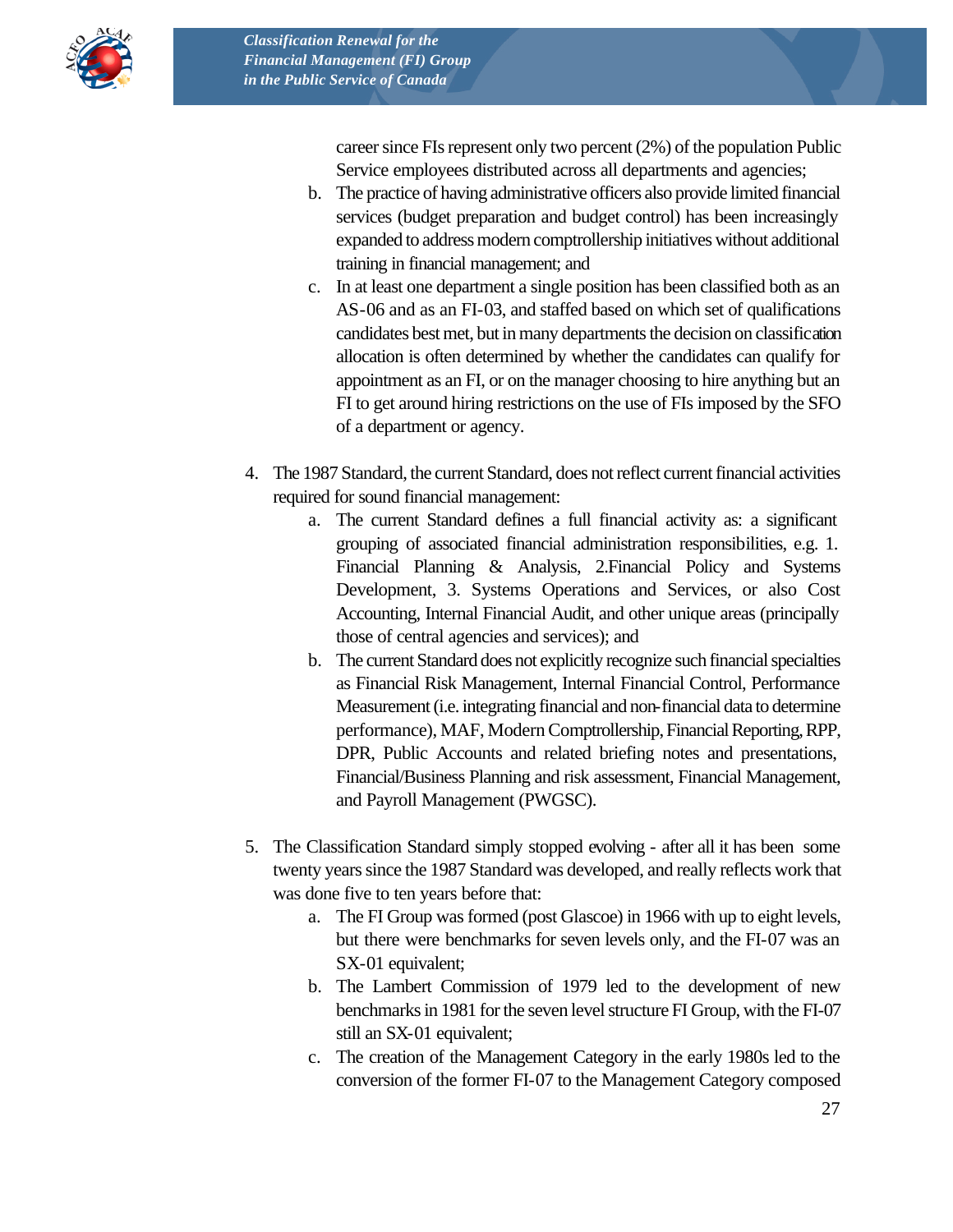

of the SM Group and the EX Group, the level of individual positions being determined by how they rated under the Hay Plan.

d. The 1987 Standard developed from 1981 benchmarks, restructured to four levels where:

i.old levels 1-3 became new FI-01 ii.old level 4 became new FI-02 iii.old level 5 became new FI-03

iv.old level 6 became new FI-04 as EX minus 1

e. Since the SM Group was abandoned by Treasury Board, there has been no evidence as to what happened to former FI-07s who had been made SMs. They could have been converted either to EX-01s or to FI-04s, depending on parameters at the time.

Moreover, the current Standard is not in compliance with the Canadian Human Rights Act. For example:

- 1. The benchmarks the so-called "nature of impact" evaluation factor, and their application in the use of the Standard, are based almost exclusively on hierarchy rather than on skills, competency or effort, thus violating the Canadian Human Rights Act. While this is due to the outdated nature of the Standard, the lack of knowledge on the part of organizations and classification advisors of what constitutes financial management activities and of what constitutes financial management, as well as to the infrequent experience with the application of the Standard, it nevertheless leaves the application of the Standard in violation of the CRHA.
- 2. The current structure of four levels as defined by the 1987 Standard was never readjusted for the consequences of changes to the Management Category, now the Executive Group, and thus does not reflect a current assessment of the appropriate number of levels required to deliver financial management services;
- 3. Increasing numbers of FIs must provide high level generalist or specialist financial advice as partners of line managers since at least the early 1990s when operating budgets came into being, but they generally:
	- a. do not have that advice recognized in the current Standard;
	- b. do not have this role clearly defined for career development purposes; and
	- c. do not have this role recognized by executives to the full extent it should be as partners to those executives.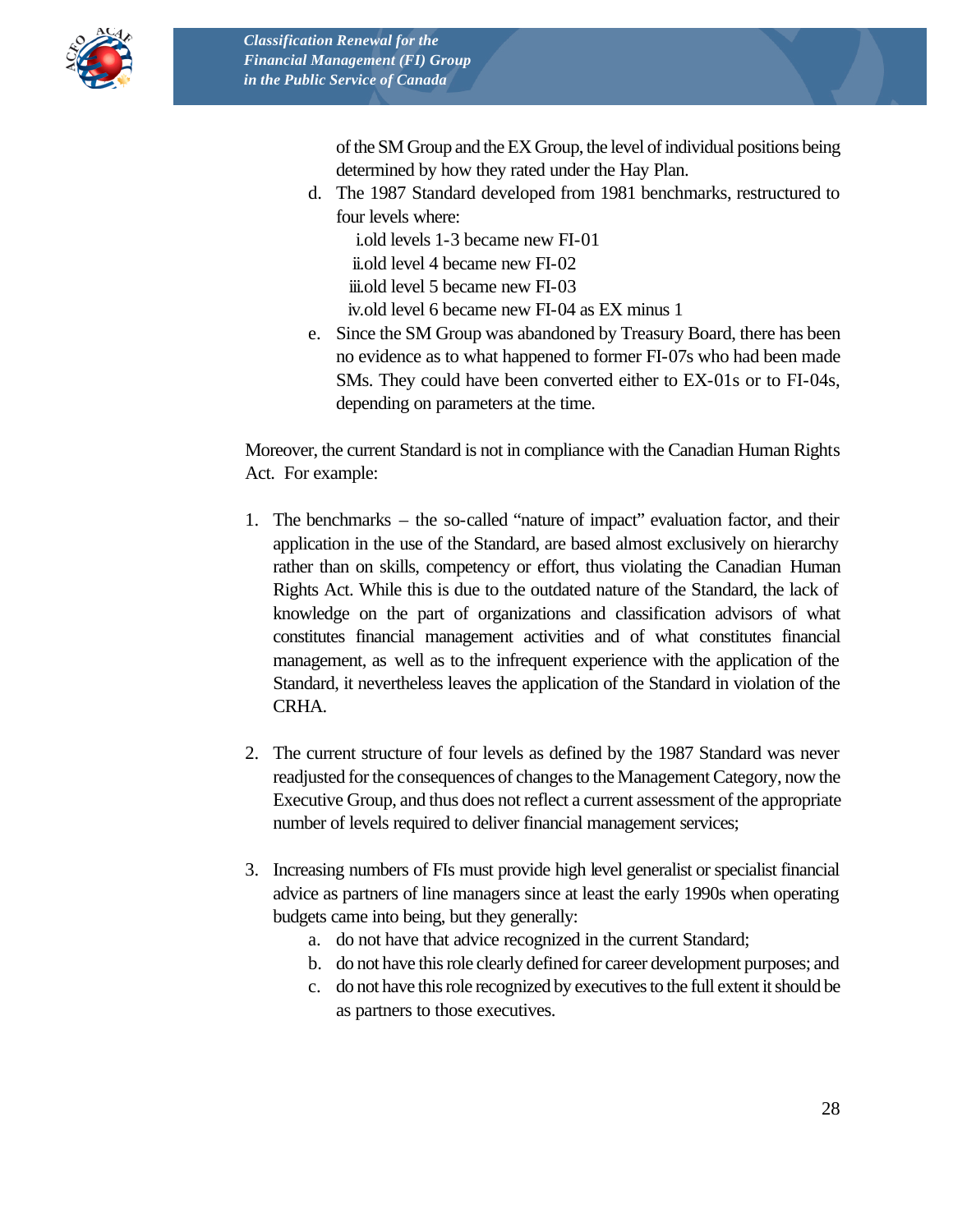

The conclusion that current Standard does not support career management or career development, and does not provide a group structure that supports current client requirements for financial management was largely determined through consultations with the FI focus groups and SFOs.

### **B. Recommendations**

In order to address these deficiencies in the Financial Management Group Classification Standard, its application, and in the development and hence the management of the members of the FI Group to improve the financial management of the Government of Canada, three recommendations are in order:

#### **Recommendation 1**:

The Community HR Framework developed by PSHRMAC should be the framework used for the management of the FI Group.



The HR Council has endorsed this model for application to all the common services groups, i.e. the Computer Science (CS) Group, the Financial Management (FI), Human Resources Management (PE), and Information Services (IS) groups.

The merits of this framework as a model for the management of a group are that it links organization and classification, and in particular classification, as the key to the management of the group. At the same time it links classification with organizational design and the identification of job competency profiles, which in turn dictates the resourcing strategies for staffing positions, as well as the learning and professional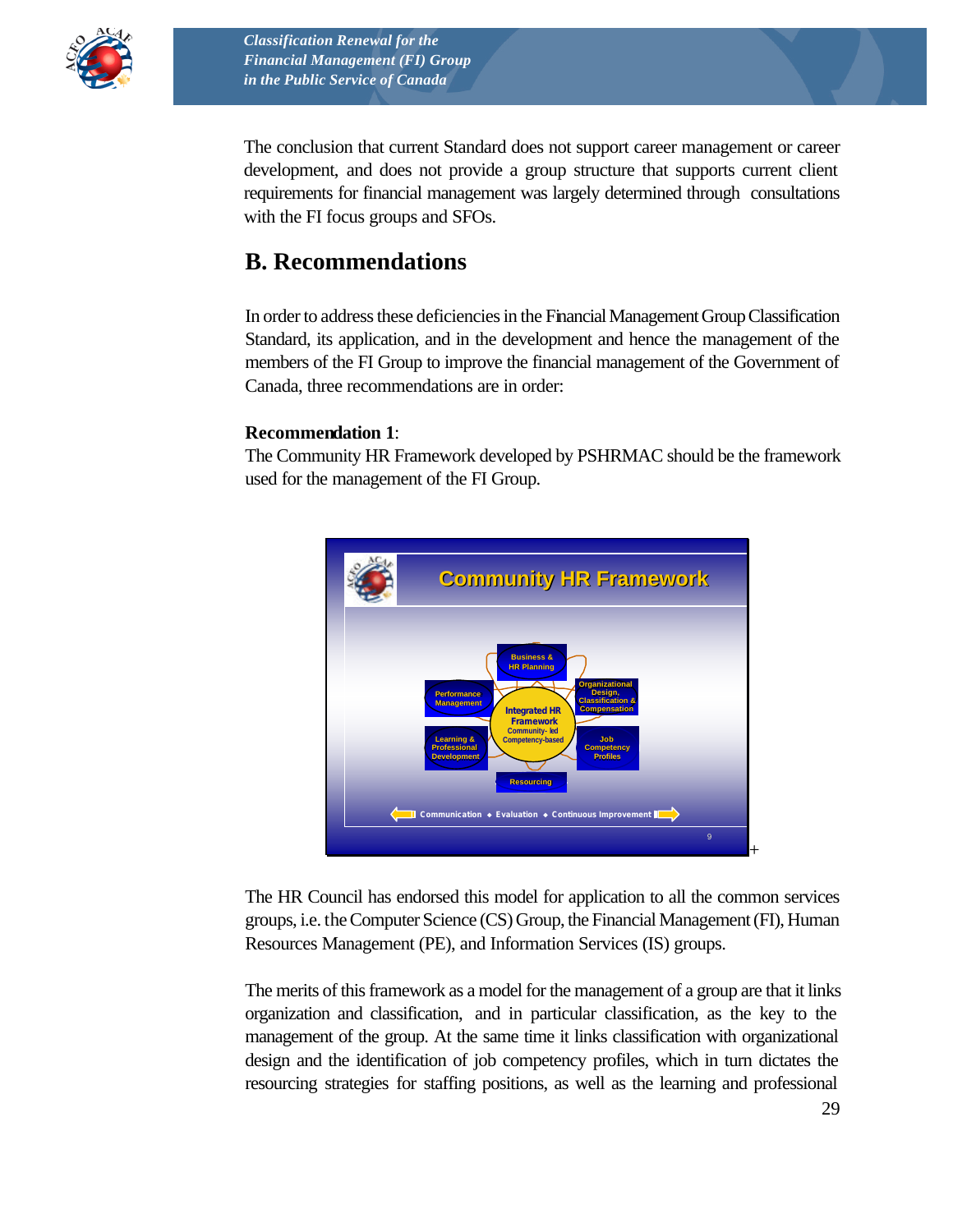

development of members of a group managed using this framework. Finally, it links all of these with performance management, as this is a key to identifying the organizational structure required to achieve specific goals.

The IT Community (CS) Development Project under the Chief Information Officer Branch at Treasury Board has already made significant advances in the implementation of this framework, but a weakness in the approach used for the CS Group has been that the project was moved from Treasury Board to PWGSC, and now back to Treasury Board. With this lack of certainty in the ownership of the project, departments have been slower than might have been the case in the assessment and implementation of the generic work descriptions prepared.

#### **Recommendation 2:**

The Office of the Comptroller General should assume leadership/responsibility for the management, including classification of the FI Group as a corporate asset of the Federal Government. There are a number of precedents, which can serve as models for what would constitute the OCG's managing the FI Group:

- 1. There are strong models, where management includes the selection, classification, and appointment of individuals to a group:
	- a. the former Comptroller of the Treasury (FI pre-1968) being responsible for the FI Group; and
	- b. the Deputy Minister of Justice currently being responsible for the LA Group.
- 2. There are weaker models where management is restricted to the development and advice on the selection and classification of positions of a group:
	- a. the CIOB taking leadership for the IT Community; and
	- b. PWGSC taking the lead for the IS Community. (Albeit this is more an interdepartmental effort with each participating department contributing resources to the project and PWGSC provides the facilities housing the secretariat.)

ACFO prefers the adoption of a strong model.

#### **Recommendation 3:**

The OCG should take the lead on the revision of the FI Group Classification Standard and the structure of the FI Group. This should be undertaken as a co-development project of OCG, PSHRMAC and ACFO, and other departments and agencies as required.

Specifically: